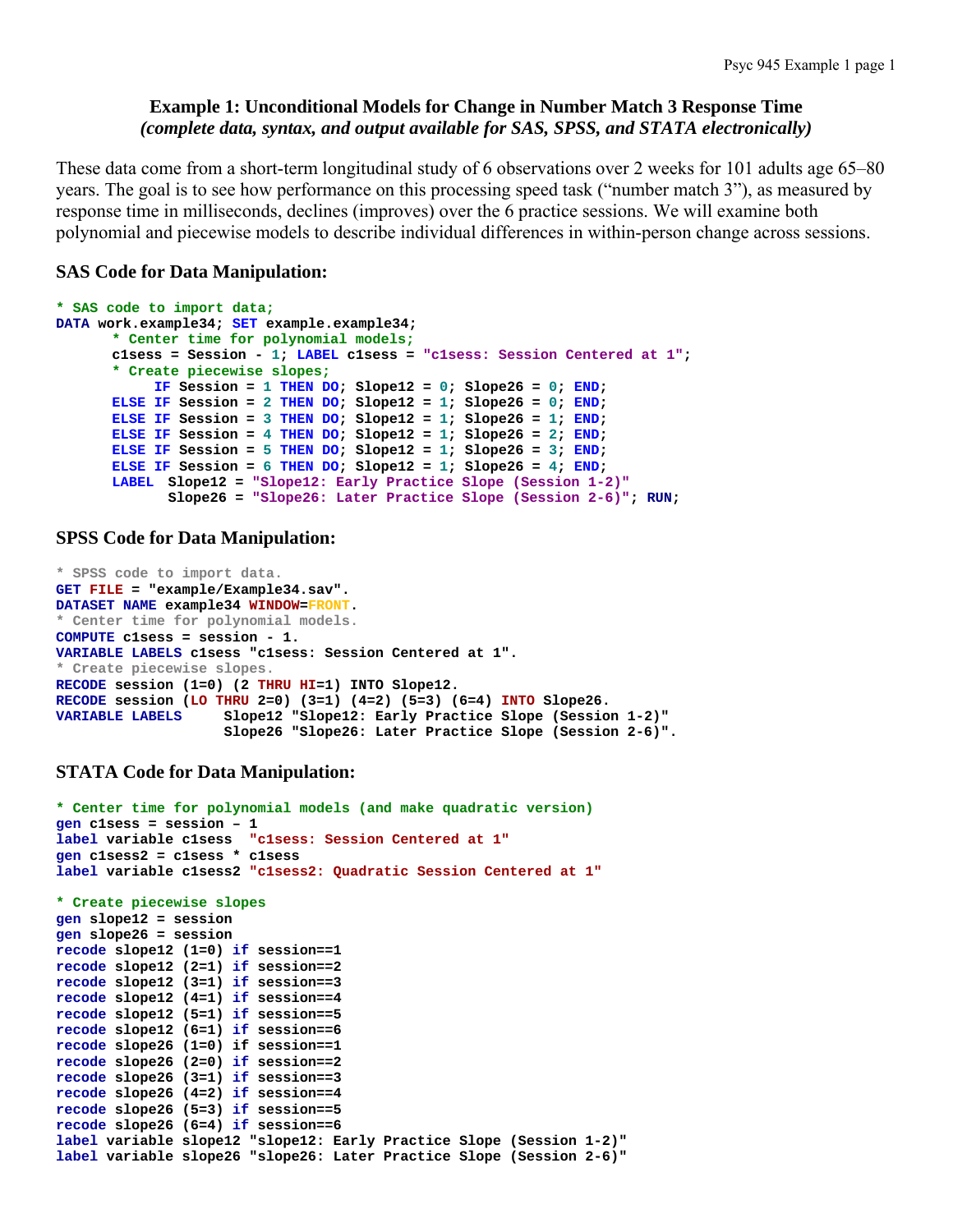## **Model 1a. Most Conservative Baseline—Empty Means, Random Intercept**

|                                                                                        | Level 1: $y_{ti} = \beta_{0i} + e_{ti}$ |                                                                                                                                                                                                                                                                                                                      |                               |                  |                                                                                                                                                                                                            |                  |                                                                     |
|----------------------------------------------------------------------------------------|-----------------------------------------|----------------------------------------------------------------------------------------------------------------------------------------------------------------------------------------------------------------------------------------------------------------------------------------------------------------------|-------------------------------|------------------|------------------------------------------------------------------------------------------------------------------------------------------------------------------------------------------------------------|------------------|---------------------------------------------------------------------|
|                                                                                        |                                         | Level 2: Intercept: $\beta_{0i} = \gamma_{00} + U_{0i}$                                                                                                                                                                                                                                                              |                               |                  |                                                                                                                                                                                                            |                  |                                                                     |
|                                                                                        |                                         |                                                                                                                                                                                                                                                                                                                      |                               |                  |                                                                                                                                                                                                            |                  |                                                                     |
|                                                                                        | CLASS ID session;                       | TITLE1 "SAS Model 1a: Empty Means, Random Intercept Only";<br>PROC MIXED DATA=work.example34 NOCLPRINT NOITPRINT<br>COVTEST NAMELEN=100 IC METHOD=REML;<br>MODEL nm3rt = / SOLUTION DDFM=Satterthwaite;<br>RANDOM INTERCEPT / G V VCORR TYPE=UN SUBJECT=ID;<br>REPEATED session / R TYPE=VC SUBJECT=ID; RUN; TITLE1; |                               |                  | $METHOD = ML$ or REML (default)<br>$CLASS = categorical$ predictors, nesting<br>MODEL $dv = fixed$ effects / print solution<br>$RANDOM$ = person variances in G<br>REPEATED = residuals in $\bf{R}$ matrix |                  |                                                                     |
|                                                                                        |                                         | TITLE "SPSS Model la: Empty Means, Random Intercept".                                                                                                                                                                                                                                                                |                               |                  |                                                                                                                                                                                                            |                  |                                                                     |
|                                                                                        | MIXED nm3rt BY ID session               |                                                                                                                                                                                                                                                                                                                      |                               |                  |                                                                                                                                                                                                            |                  | MIXED dv BY categorical predictors                                  |
|                                                                                        | $/METHOD = REML$                        |                                                                                                                                                                                                                                                                                                                      |                               |                  |                                                                                                                                                                                                            |                  | WITH continuous predictors                                          |
|                                                                                        | /PRINT<br>/FIXED<br>$\equiv$            | = SOLUTION TESTCOV G R                                                                                                                                                                                                                                                                                               |                               |                  |                                                                                                                                                                                                            |                  | $/METHOD = REML$ or $ML$                                            |
|                                                                                        | /RANDOM = INTERCEPT                     |                                                                                                                                                                                                                                                                                                                      | SUBJECT (ID) COVTYPE (UN)     |                  |                                                                                                                                                                                                            |                  | $/PRINT = regression solution$                                      |
|                                                                                        | /REPEATED = session                     |                                                                                                                                                                                                                                                                                                                      | SUBJECT(ID) COVTYPE(ID).      |                  |                                                                                                                                                                                                            |                  | $/FIXED = predictors for means model$                               |
|                                                                                        |                                         |                                                                                                                                                                                                                                                                                                                      |                               |                  |                                                                                                                                                                                                            |                  | $/$ RANDOM = person variances in G                                  |
|                                                                                        | xtmixed nm3rt,                          | * STATA Model 1a: Empty Means, Random Intercept<br>   id:<br>$\cdot$ ///                                                                                                                                                                                                                                             |                               |                  |                                                                                                                                                                                                            |                  |                                                                     |
|                                                                                        |                                         | variance reml covariance(unstructured) residuals(independent,t(session)),                                                                                                                                                                                                                                            |                               |                  |                                                                                                                                                                                                            |                  |                                                                     |
|                                                                                        | estat ic, $n(101)$                      |                                                                                                                                                                                                                                                                                                                      |                               |                  |                                                                                                                                                                                                            |                  |                                                                     |
|                                                                                        |                                         | estat recovariance, level(id)                                                                                                                                                                                                                                                                                        |                               |                  | $DV = nm3rt$ , random part after                                                                                                                                                                           |                  |                                                                     |
|                                                                                        |                                         |                                                                                                                                                                                                                                                                                                                      |                               |                  | Level 2 ID is PersonID, random intercept by default                                                                                                                                                        |                  |                                                                     |
| Print variances instead of SD, use reml<br>covariance(unstructured) refers to G matrix |                                         |                                                                                                                                                                                                                                                                                                                      |                               |                  |                                                                                                                                                                                                            |                  |                                                                     |
|                                                                                        |                                         |                                                                                                                                                                                                                                                                                                                      |                               |                  |                                                                                                                                                                                                            |                  | residuals (independent) $\rightarrow$ refers to R matrix by session |
| <b>SAS</b> output:                                                                     |                                         |                                                                                                                                                                                                                                                                                                                      |                               |                  | estat ic $\rightarrow$ Print IC given N = 101 persons                                                                                                                                                      |                  |                                                                     |
|                                                                                        |                                         |                                                                                                                                                                                                                                                                                                                      |                               |                  |                                                                                                                                                                                                            |                  |                                                                     |
|                                                                                        |                                         |                                                                                                                                                                                                                                                                                                                      |                               |                  |                                                                                                                                                                                                            |                  |                                                                     |
|                                                                                        |                                         |                                                                                                                                                                                                                                                                                                                      | Estimated R Matrix for ID 101 |                  |                                                                                                                                                                                                            |                  |                                                                     |
| Row                                                                                    | Col1                                    | Co12                                                                                                                                                                                                                                                                                                                 | Col3                          | Col4             | Co15                                                                                                                                                                                                       | Col6             |                                                                     |
| 1                                                                                      | 44900                                   |                                                                                                                                                                                                                                                                                                                      |                               |                  |                                                                                                                                                                                                            |                  | This level-1 $\bf{R}$ matrix (with equal                            |
| 2                                                                                      |                                         | 44900                                                                                                                                                                                                                                                                                                                |                               |                  |                                                                                                                                                                                                            |                  | variance over time, no                                              |
| 3                                                                                      |                                         |                                                                                                                                                                                                                                                                                                                      | 44900                         |                  |                                                                                                                                                                                                            |                  | covariance of any kind, known as                                    |
| 4                                                                                      |                                         |                                                                                                                                                                                                                                                                                                                      |                               | 44900            |                                                                                                                                                                                                            |                  | VC or independence) will be                                         |
| 5<br>6                                                                                 |                                         |                                                                                                                                                                                                                                                                                                                      |                               |                  | 44900                                                                                                                                                                                                      | 44900            | used repeatedly as we add fixed                                     |
|                                                                                        |                                         | Estimated G Matrix                                                                                                                                                                                                                                                                                                   |                               |                  |                                                                                                                                                                                                            |                  |                                                                     |
|                                                                                        |                                         | Participant                                                                                                                                                                                                                                                                                                          |                               |                  |                                                                                                                                                                                                            |                  |                                                                     |
| Row                                                                                    | Effect                                  | ΙD                                                                                                                                                                                                                                                                                                                   | Col1                          |                  | This is the level-2 $G$ matrix, just a                                                                                                                                                                     |                  |                                                                     |
| $\mathbf{1}$                                                                           | Intercept                               | 101                                                                                                                                                                                                                                                                                                                  | 200883                        |                  | random intercept variance so far.                                                                                                                                                                          |                  |                                                                     |
|                                                                                        |                                         |                                                                                                                                                                                                                                                                                                                      |                               |                  |                                                                                                                                                                                                            |                  |                                                                     |
|                                                                                        |                                         |                                                                                                                                                                                                                                                                                                                      | Estimated V Matrix for ID 101 |                  |                                                                                                                                                                                                            |                  | The V matrix is the total                                           |
| Row                                                                                    | Col1                                    | Co12                                                                                                                                                                                                                                                                                                                 | Col3                          | Co14             | Co15                                                                                                                                                                                                       | Co16             | variance-covariance matrix                                          |
| 1                                                                                      | 245783                                  | 200883                                                                                                                                                                                                                                                                                                               | 200883                        | 200883           | 200883                                                                                                                                                                                                     | 200883           | after combining the level-2                                         |
| 2<br>3                                                                                 | 200883<br>200883                        | 245783<br>200883                                                                                                                                                                                                                                                                                                     | 200883                        | 200883<br>200883 | 200883<br>200883                                                                                                                                                                                           | 200883<br>200883 | G and level-1 <b>R</b> matrices.                                    |
| 4                                                                                      | 200883                                  | 200883                                                                                                                                                                                                                                                                                                               | 245783<br>200883              | 245783           | 200883                                                                                                                                                                                                     | 200883           |                                                                     |
| 5                                                                                      | 200883                                  | 200883                                                                                                                                                                                                                                                                                                               | 200883                        | 200883           | 245783                                                                                                                                                                                                     | 200883           |                                                                     |
| 6                                                                                      | 200883                                  | 200883                                                                                                                                                                                                                                                                                                               | 200883                        | 200883           | 200883                                                                                                                                                                                                     | 245783           |                                                                     |
|                                                                                        |                                         | Estimated V Correlation Matrix for ID 101                                                                                                                                                                                                                                                                            |                               |                  |                                                                                                                                                                                                            |                  |                                                                     |
| Row                                                                                    | Col1                                    | Co12                                                                                                                                                                                                                                                                                                                 | Co13                          | Co14             | Co15                                                                                                                                                                                                       | Co16             |                                                                     |
| 1                                                                                      | 1.0000                                  | 0.8173                                                                                                                                                                                                                                                                                                               | 0.8173                        | 0.8173           | 0.8173                                                                                                                                                                                                     | 0.8173           |                                                                     |
| 2                                                                                      | 0.8173                                  | 1.0000                                                                                                                                                                                                                                                                                                               | 0.8173                        | 0.8173           | 0.8173                                                                                                                                                                                                     | 0.8173           |                                                                     |
| 3                                                                                      | 0.8173                                  | 0.8173                                                                                                                                                                                                                                                                                                               | 1.0000                        | 0.8173           | 0.8173                                                                                                                                                                                                     | 0.8173           |                                                                     |
| 4<br>5                                                                                 | 0.8173<br>0.8173                        | 0.8173<br>0.8173                                                                                                                                                                                                                                                                                                     | 0.8173<br>0.8173              | 1.0000<br>0.8173 | 0.8173<br>1.0000                                                                                                                                                                                           | 0.8173<br>0.8173 |                                                                     |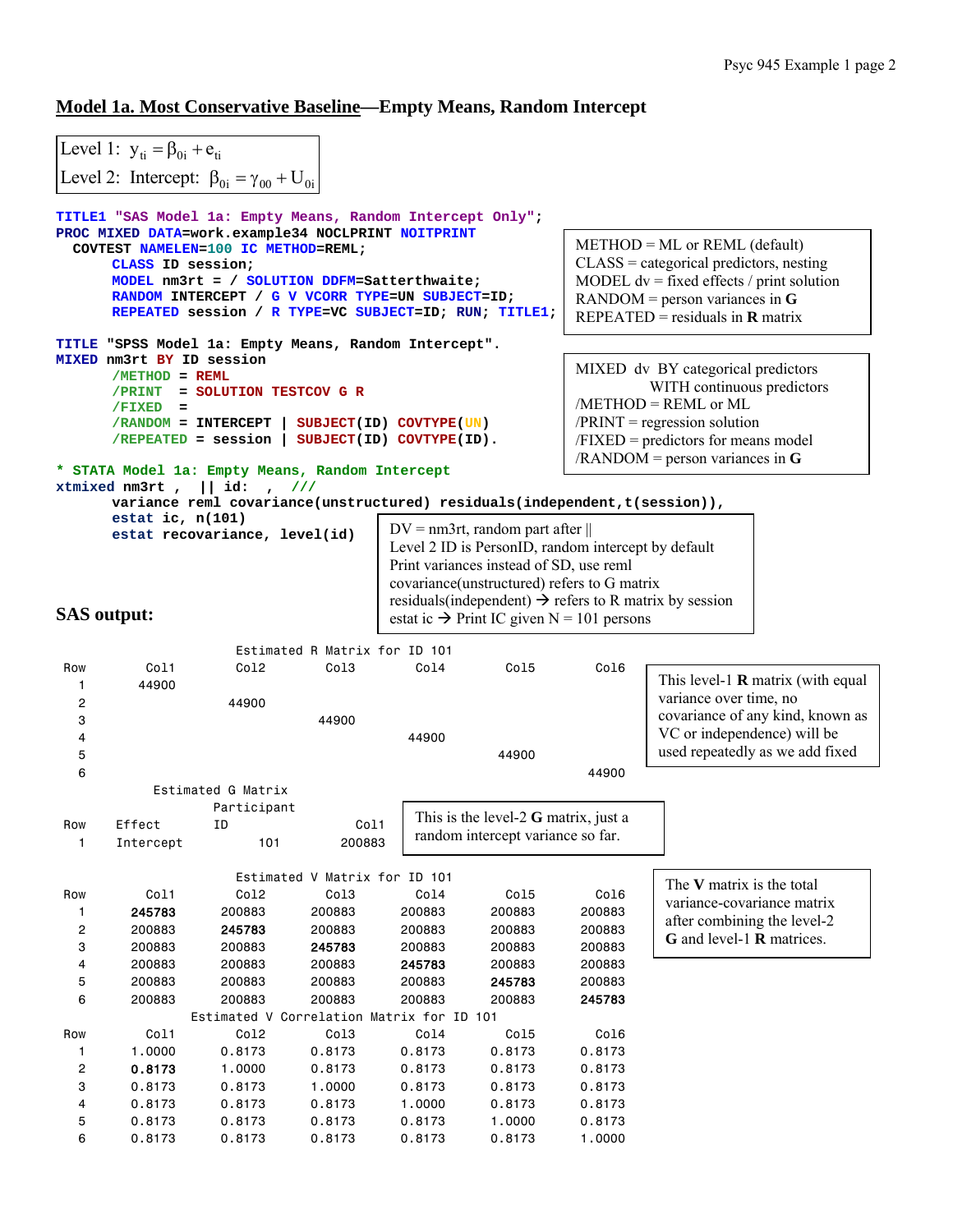|                                 |                | Covariance Parameter Estimates   |                      |         |                                       |                                                                                       |                                                                  |
|---------------------------------|----------------|----------------------------------|----------------------|---------|---------------------------------------|---------------------------------------------------------------------------------------|------------------------------------------------------------------|
|                                 |                |                                  | Standard             | Z       |                                       |                                                                                       | Calculate the ICC for the Number                                 |
| Cov Parm                        | Subject        | Estimate                         | Error                | Value   | Pr Z                                  |                                                                                       | Match 3 outcome:                                                 |
| UN(1,1)                         | ID             | 200883                           | 29471                | 6.82    | < 0.0001                              |                                                                                       | 200883                                                           |
| Session                         | TD.            | 44900                            | 2825.63              | 15.89   | < 0.001                               |                                                                                       | $ICC = \frac{200883 + 44900}{200883 + 44900} = .82$              |
|                                 |                | Null Model Likelihood Ratio Test |                      |         |                                       |                                                                                       |                                                                  |
| DF<br>$Chi-Square$ Pr > $ChiSq$ |                |                                  |                      |         | This null model LRT tells us that the |                                                                                       |                                                                  |
|                                 | 691.74         | < 0.0001                         |                      |         |                                       | random intercept variance is significantly<br>greater than 0, and thus so is the ICC. |                                                                  |
|                                 |                |                                  | Information Criteria |         |                                       |                                                                                       |                                                                  |
| Neg2LogLike                     | Parms          | AIC                              | AICC                 | HQIC    | <b>BIC</b>                            | CAIC                                                                                  | REML only counts the $#$                                         |
| 8536.9                          | $\overline{2}$ | 8540.9                           | 8540.9               | 8543.0  | 8546.1                                | 8548.1                                                                                | parameters in the model for the<br>variance (not fixed effects). |
|                                 |                | Solution for Fixed Effects       |                      |         |                                       |                                                                                       |                                                                  |
|                                 |                | Standard                         |                      |         |                                       |                                                                                       |                                                                  |
| Effect                          | Estimate       | Error                            | DF                   | t Value | Pr >  t                               |                                                                                       | This is the fixed intercept                                      |
| Intercept                       | 1770.70        | 45,4206                          | 100                  | 38.98   | < 0.0001                              |                                                                                       | (just the grand mean so far).                                    |

### **Model 1b. Most Liberal Baseline – Saturated Means, Unstructured Variances (Model Answer Key)**

**TITLE1 "SAS Model 1b: Saturated Means, Unstructured Variances"; PROC MIXED DATA=work.example34 NOCLPRINT NOITPRINT COVTEST NAMELEN=100 IC METHOD=REML; CLASS ID session; MODEL nm3rt = session / SOLUTION DDFM=Satterthwaite; REPEATED session / R RCORR TYPE=UN SUBJECT=ID; LSMEANS session /; RUN; TITLE1; TITLE "SPSS Model 1b: Saturated Means, Unstructured Variances". MIXED nm3rt BY ID session /METHOD = REML /PRINT = SOLUTION TESTCOV R /FIXED = session /REPEATED = session | SUBJECT(ID) COVTYPE(UN) /EMMEANS = TABLES(session). \* STATA Model 1b: Saturated Means, Unstructured Variances xtmixed nm3rt ib(last).session, || id: , noconstant /// variance reml residuals(unstructured, t(session)), estat ic, n(101), contrast session, // omnibus test of mean differences margins i.session, // observed means per session marginsplot name(observed\_means, replace) // plot observed means**  i. indicates categorical predictor of *session* (ref=last to match others) noconstant = no random intercept (just **R** matrix) Placing *session* on the CLASS/BY statements and in the FIXED/MODEL statements treats it as a categorical predictor. So this is an ANOVA means model. No RANDOM statements mean no random effects.

|                |        |                         | Estimated R Matrix for ID 101 |                   |        |        |                                   |
|----------------|--------|-------------------------|-------------------------------|-------------------|--------|--------|-----------------------------------|
| Row            | Col1   | Co12                    | Col3                          | Col4              | Col5   | Col6   |                                   |
|                | 301985 | 235659                  | 217994                        | 202607            | 192154 | 195360 | This Unstructured <b>R</b> matrix |
| $\overline{c}$ | 235659 | 259150                  | 230217                        | 213232            | 202092 | 193268 | estimates all variances and       |
| 3              | 217994 | 230217                  | 233368                        | 205209            | 196919 | 188604 | covariances separately.           |
| 4              | 202607 | 213232                  | 205209                        | 217544            | 193676 | 185321 | THIS IS THE DATA we are           |
| 5              | 192154 | 202092                  | 196919                        | 193676            | 212098 | 187840 | trying to duplicate with our      |
| 6              | 195360 | 193268                  | 188604                        | 185321            | 187840 | 196733 | model for the variance            |
|                |        | Estimated R Correlation |                               | Matrix for ID 101 |        |        |                                   |
| Row            | Col1   | Co12                    | Col <sub>3</sub>              | Col4              | Col5   | Col6   |                                   |
|                | 1,0000 | 0.8424                  | 0.8212                        | 0.7905            | 0.7593 | 0.8015 |                                   |
| $\overline{c}$ | 0.8424 | 1,0000                  | 0.9361                        | 0.8981            | 0.8620 | 0.8559 |                                   |
| 3              | 0.8212 | 0.9361                  | 1.0000                        | 0.9108            | 0.8851 | 0.8802 |                                   |
| 4              | 0.7905 | 0.8981                  | 0.9108                        | 1,0000            | 0.9016 | 0.8958 |                                   |
| 5              | 0.7593 | 0.8620                  | 0.8851                        | 0.9016            | 1.0000 | 0.9196 |                                   |
| 6              | 0.8015 | 0.8559                  | 0.8802                        | 0.8958            | 0.9196 | 1,0000 |                                   |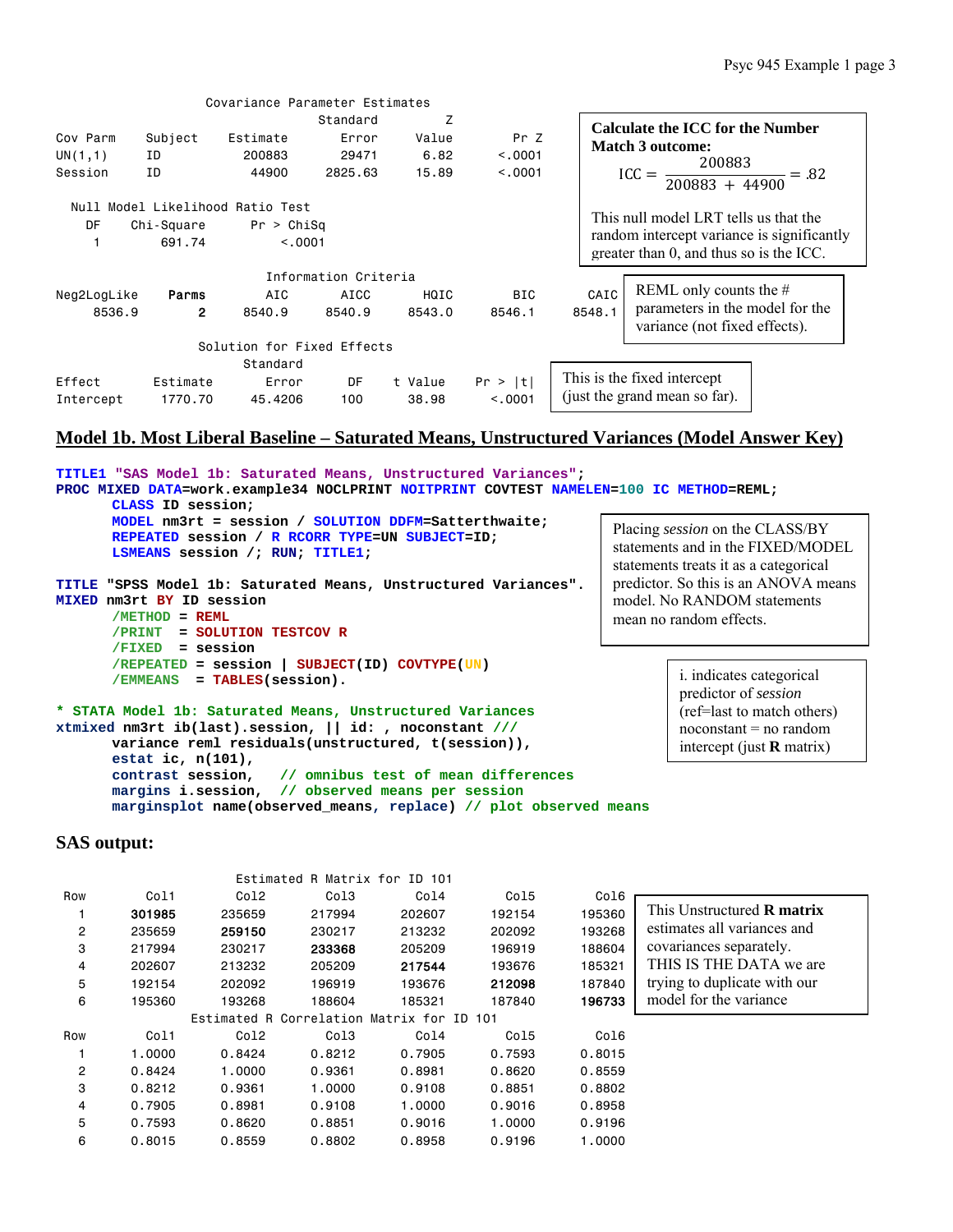|             |           |     |                               | Information Criteria                   |        |                                  |         |                         |
|-------------|-----------|-----|-------------------------------|----------------------------------------|--------|----------------------------------|---------|-------------------------|
| Neg2LogLike | Parms     |     | AIC                           | <b>AICC</b>                            | HQIC   | <b>BIC</b>                       | CAIC    |                         |
| 8229.8      | 21        |     | 8271.8                        | 8273.4                                 | 8294.0 | 8326.7                           | 8347.7  |                         |
|             |           |     |                               | Solution for Fixed Effects<br>Standard |        |                                  |         |                         |
| Effect      | Session # |     | Estimate                      | Error                                  | DF     | t Value                          | Pr >  t |                         |
| Intercept   |           |     | 1672.14                       | 44.1345                                | 100    | 37.89                            | < .0001 |                         |
| Session     |           | 1   | 289.76                        | 32.7000                                | 100    | 8.86                             | < .0001 | Mean diffs relative to  |
| Session     |           | 2   | 143.04                        | 26.2031                                | 100    | 5.46                             | < .0001 | session 6 (which is the |
| Session     |           | 3   | 77.8986                       | 22.8842                                | 100    | 3.40                             | 0.0010  |                         |
| Session     |           | 4   | 45.6604                       | 20.7853                                | 100    | 2.20                             | 0.0303  | intercept given that it |
| Session     |           | 5   | 35.0397                       | 18.1168                                | 100    | 1.93                             | 0.0559  | is the highest value)   |
| Session     |           | 6   | 0                             |                                        |        |                                  |         |                         |
|             |           |     | Type 3 Tests of Fixed Effects |                                        |        |                                  |         |                         |
|             | Num       | Den |                               |                                        |        | This is the omnibus test of mean |         |                         |
| Effect      | DF        | DF  | F Value                       | Pr > F                                 |        |                                  |         |                         |
| Session     | 5         | 100 | 16.72                         | < .0001                                |        | differences across 6 sessions.   |         |                         |
|             |           |     |                               | Least Squares Means<br>Standard        |        |                                  |         |                         |
| Effect      | Session # |     | Estimate                      | Error                                  | DF     | t Value                          | Pr >  t |                         |
| Session     |           | 1   | 1961.89                       | 54.6805                                | 100    | 35.88                            | < 0.001 |                         |
| Session     |           | 2   | 1815.17                       | 50.6541                                | 100    | 35.83                            | < 0.001 | These are the means     |
| Session     |           | 3   | 1750.03                       | 48.0684                                | 100    | 36.41                            | < .0001 | per session that the    |
| Session     |           | 4   | 1717.80                       | 46.4101                                | 100    | 37.01                            | < .0001 | fixed effects will be   |
| Session     |           | 5   | 1707.18                       | 45.8255                                | 100    | 37.25                            | < .0001 | trying to reproduce.    |
| Session     |           | 6   | 1672.14                       | 44.1345                                | 100    | 37.89                            | < .0001 |                         |

## **So here is what are we trying to model—means and variances, where model 1b is the data:**

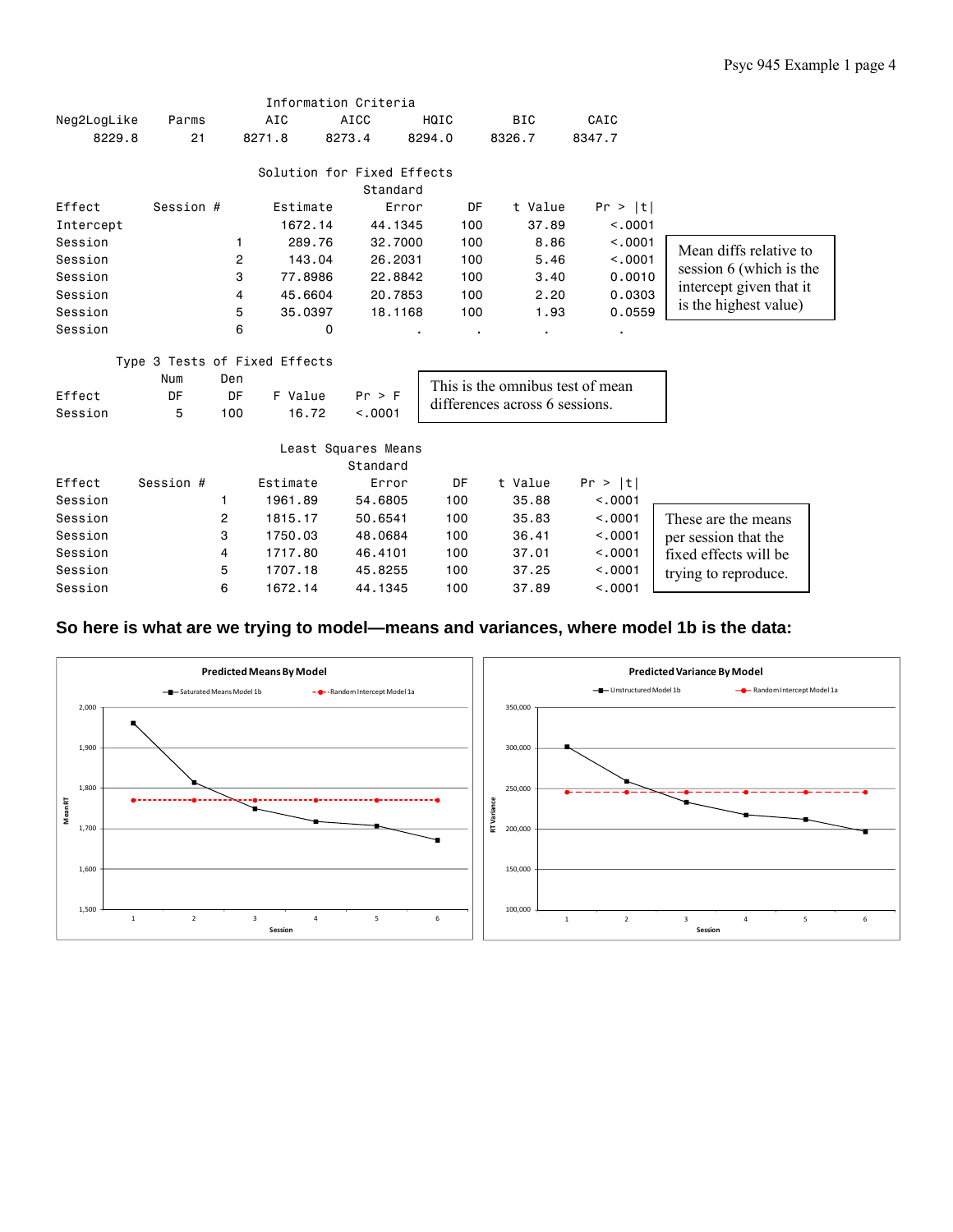### **Model 2a. Fixed Linear Time, Random Intercept**

Level 1:  $y_{ti} = \beta_{0i} + \beta_{1i} (Session_{ti} - 1) + e_{ti}$  $\beta_{0i} = \gamma_{00} + U_{0i}$ Linear Session:  $\beta_{1i} = \gamma_{10}$ Level 2: Intercept: **TITLE1 "SAS Model 2a: Fixed Linear Time, Random Intercept"; PROC MIXED DATA=work.example35 NOCLPRINT NOITPRINT COVTEST NAMELEN=100 IC METHOD=REML; CLASS ID session; MODEL nm3rt = c1sess / SOLUTION DDFM=Satterthwaite; RANDOM INTERCEPT / G V VCORR TYPE=UN SUBJECT=ID; REPEATED session / R TYPE=VC SUBJECT=ID; RUN; TITLE1; TITLE "SPSS Model 2a: Fixed Linear Time, Random Intercept". MIXED nm3rt BY ID session WITH c1sess /METHOD = REML /PRINT = SOLUTION TESTCOV G R /FIXED = c1sess /RANDOM = INTERCEPT | SUBJECT(ID) COVTYPE(UN) /REPEATED = session | SUBJECT(ID) COVTYPE(ID). \* STATA Model 2a: Fixed Linear Time, Random Intercept xtmixed nm3rt c.c1sess, || id: , /// variance reml covariance(un) residuals(independent,t(session)), estat ic, n(101), estimates store FixLin SAS output:**  Estimated V Matrix for ID 101 Row Col1 Col2 Col3 Col4 Col5 Col6 1 238084 202422 202422 202422 202422 202422 2 202422 238084 202422 202422 202422 202422 3 202422 202422 238084 202422 202422 202422 4 202422 202422 202422 238084 202422 202422 5 202422 202422 202422 202422 238084 202422 6 202422 202422 202422 202422 202422 238084 Estimated V Correlation Matrix for ID 101 Row Col1 Col2 Col3 Col4 Col5 Col6 1 1.0000 0.8502 0.8502 0.8502 0.8502 0.8502 2 0.8502 1.0000 0.8502 0.8502 0.8502 0.8502 3 0.8502 0.8502 1.0000 0.8502 0.8502 0.8502 4 0.8502 0.8502 0.8502 1.0000 0.8502 0.8502 5 0.8502 0.8502 0.8502 0.8502 1.0000 0.8502 6 0.8502 0.8502 0.8502 0.8502 0.8502 1.0000 Covariance Parameter Estimates Standard Z Cov Parm Subject Estimate Error Value Pr Z UN(1,1) ID 202422 29470 6.87 <.0001 Session ID 35662 2246.48 15.87 <.0001 Information Criteria Neg2LogLike Parms AIC AICC HQIC BIC CAIC 8414.7 2 8418.7 8418.7 8420.8 8423.9 8425.9 Solution for Fixed Effects Standard Effect Estimate Error DF t Value Pr > |t| Intercept 1899.63 46.7882 113 40.60 <.0001 C1sess -51.5719 4.4918 504 -11.48 <.0001 Relative to the empty means, random intercept model 1a, the fixed linear effect of session explained ~21% of the residual variance (which made the random intercept variance increase due to its smaller residual variance correction factor). The predictor of *c1sess* will be treated as continuous given that it is not on the CLASS statement (SAS) and it is on WITH (SPSS). DV = nm3rt, c. means continuous fixed slope for *c1sess* Level 2 ID is id, random intercept by default estimates  $\rightarrow$  save results as "FixLin" for next LRT The fixed linear effect of *c1sess* is significant according to the Wald test (*p*-value for fixed effect).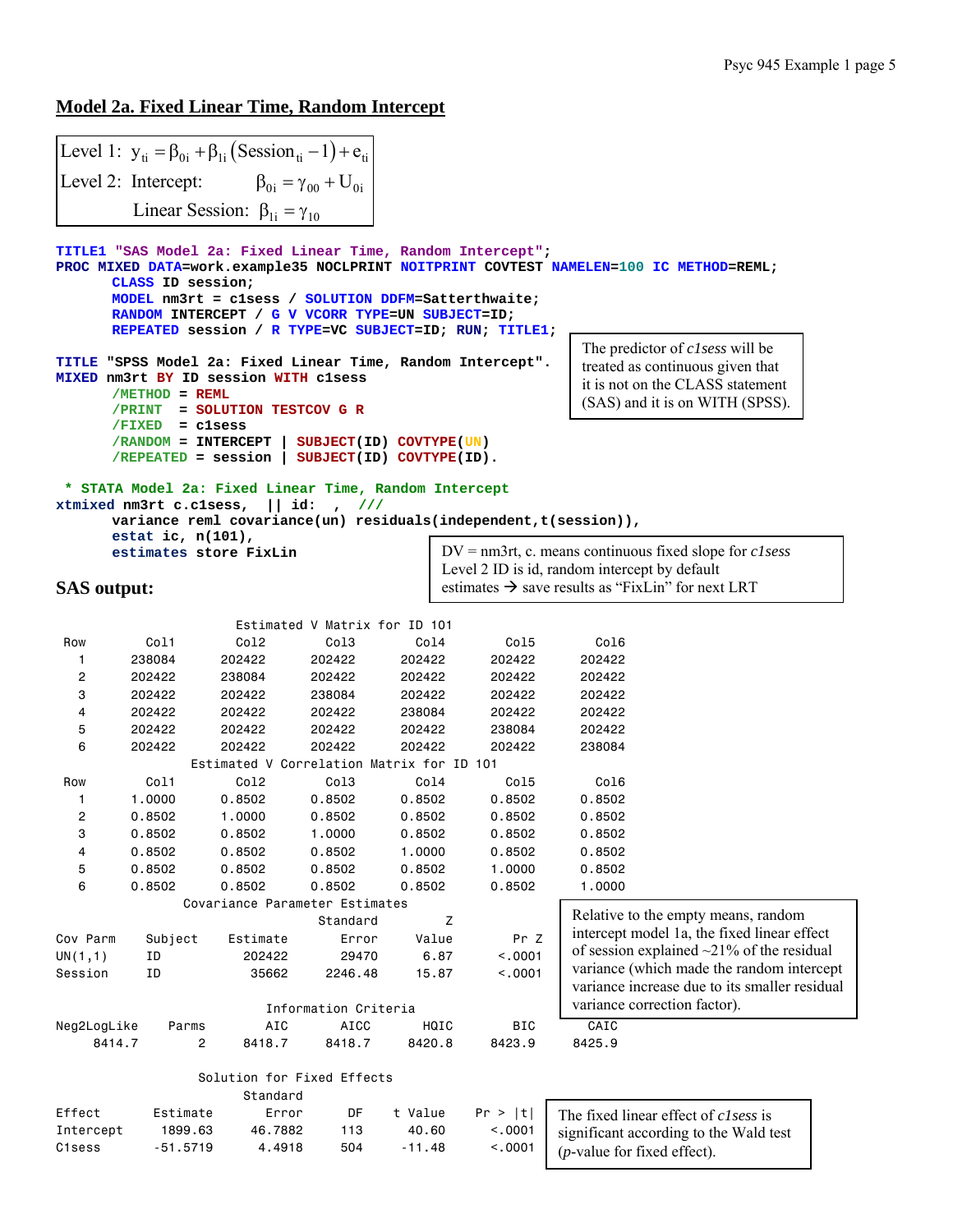### **Model 2b. Random Linear Time**

|     | Level 1: $y_{ti} = \beta_{0i} + \beta_{1i} (Session_{ti} - 1) + e_{ti}$                                                                                                                                                                                                                                                                  |                                                                                                                                                                         |                               |                                                                                                                |       |       |                                                                                                          |  |  |  |
|-----|------------------------------------------------------------------------------------------------------------------------------------------------------------------------------------------------------------------------------------------------------------------------------------------------------------------------------------------|-------------------------------------------------------------------------------------------------------------------------------------------------------------------------|-------------------------------|----------------------------------------------------------------------------------------------------------------|-------|-------|----------------------------------------------------------------------------------------------------------|--|--|--|
|     | Level 2: Intercept: $\beta_{0i} = \gamma_{00} + U_{0i}$                                                                                                                                                                                                                                                                                  |                                                                                                                                                                         |                               |                                                                                                                |       |       |                                                                                                          |  |  |  |
|     |                                                                                                                                                                                                                                                                                                                                          | Linear Session: $\beta_{1i} = \gamma_{10} + U_{1i}$                                                                                                                     |                               |                                                                                                                |       |       |                                                                                                          |  |  |  |
|     |                                                                                                                                                                                                                                                                                                                                          |                                                                                                                                                                         |                               |                                                                                                                |       |       |                                                                                                          |  |  |  |
|     | TITLE1 "SAS Model 2b: Random Linear Time";<br>CLASS ID session;                                                                                                                                                                                                                                                                          | MODEL nm3rt = clsess / SOLUTION DDFM=Satterthwaite;<br>RANDOM INTERCEPT clsess / G V VCORR TYPE=UN SUBJECT=ID;<br>REPEATED session / R TYPE=VC SUBJECT=ID; RUN; TITLE1; |                               |                                                                                                                |       |       | PROC MIXED DATA=work.example35 NOCLPRINT NOITPRINT COVTEST NAMELEN=100 IC METHOD=REML;                   |  |  |  |
|     | TITLE "SPSS Model 2b: Random Linear Time".<br>MIXED nm3rt BY ID session WITH clsess<br>$/METHOD = REML$                                                                                                                                                                                                                                  |                                                                                                                                                                         |                               |                                                                                                                |       |       | Now there are 2 random effects: intercept and linear<br>slope, given by c1sess on the RANDOM statements. |  |  |  |
|     | = SOLUTION TESTCOV G R<br>/PRINT<br>/FIXED<br>= clsess<br>/RANDOM = INTERCEPT clsess   SUBJECT(ID) COVTYPE(UN)<br>$/REPEATED = session   SUBJECT(ID) COVIDE(ID).$<br>* STATA Model 2b: Random Linear Time<br>xtmixed nm3rt c.clsess,    id: clsess,<br>$\frac{1}{1}$<br>variance reml covariance(un) residuals(independent, t(session)), |                                                                                                                                                                         |                               |                                                                                                                |       |       |                                                                                                          |  |  |  |
|     | estat ic, $n(101)$ ,                                                                                                                                                                                                                                                                                                                     |                                                                                                                                                                         |                               |                                                                                                                |       |       |                                                                                                          |  |  |  |
|     |                                                                                                                                                                                                                                                                                                                                          | estat recovariance, level(id),                                                                                                                                          |                               | $DV = nm3rt$ , c. means continuous fixed slope for clsess                                                      |       |       |                                                                                                          |  |  |  |
|     | lrtest RandLin FixLin                                                                                                                                                                                                                                                                                                                    | estimates store RandLin,                                                                                                                                                |                               | Level 2 ID is id, random intercept and c1sess now<br>estimates $\rightarrow$ save results as "RandLin" for LRT |       |       |                                                                                                          |  |  |  |
|     |                                                                                                                                                                                                                                                                                                                                          |                                                                                                                                                                         |                               |                                                                                                                |       |       |                                                                                                          |  |  |  |
|     | <b>SAS</b> output:                                                                                                                                                                                                                                                                                                                       |                                                                                                                                                                         |                               |                                                                                                                |       |       |                                                                                                          |  |  |  |
|     |                                                                                                                                                                                                                                                                                                                                          |                                                                                                                                                                         | Estimated R Matrix for ID 101 |                                                                                                                |       |       |                                                                                                          |  |  |  |
| Row | Col1                                                                                                                                                                                                                                                                                                                                     | Co12                                                                                                                                                                    | Co13                          | Co14                                                                                                           | Co15  | Co16  |                                                                                                          |  |  |  |
| 1   | 27905                                                                                                                                                                                                                                                                                                                                    |                                                                                                                                                                         |                               |                                                                                                                |       |       |                                                                                                          |  |  |  |
| 2   |                                                                                                                                                                                                                                                                                                                                          | 27905                                                                                                                                                                   |                               |                                                                                                                |       |       |                                                                                                          |  |  |  |
| 3   |                                                                                                                                                                                                                                                                                                                                          |                                                                                                                                                                         | 27905                         |                                                                                                                |       |       |                                                                                                          |  |  |  |
| 4   |                                                                                                                                                                                                                                                                                                                                          |                                                                                                                                                                         |                               | 27905                                                                                                          |       |       |                                                                                                          |  |  |  |
| 5   |                                                                                                                                                                                                                                                                                                                                          |                                                                                                                                                                         |                               |                                                                                                                | 27905 |       |                                                                                                          |  |  |  |
| 6   |                                                                                                                                                                                                                                                                                                                                          | Estimated G Matrix<br>Participant                                                                                                                                       |                               |                                                                                                                |       | 27905 |                                                                                                          |  |  |  |
| Row | Effect                                                                                                                                                                                                                                                                                                                                   | ΙD                                                                                                                                                                      | Col1                          | Co12                                                                                                           |       |       |                                                                                                          |  |  |  |
| 1   | Intercept                                                                                                                                                                                                                                                                                                                                | 101                                                                                                                                                                     | 253258                        | $-12701$                                                                                                       |       |       |                                                                                                          |  |  |  |
| 2   | C <sub>1</sub> sess                                                                                                                                                                                                                                                                                                                      |                                                                                                                                                                         |                               |                                                                                                                |       |       |                                                                                                          |  |  |  |

Estimated G Correlation Matrix

6 189754 188222 186691 185159 183627 210001

|  | ID: |
|--|-----|
|  |     |

|     |           | Participant |                        |                  |        |        |                                                   |  |
|-----|-----------|-------------|------------------------|------------------|--------|--------|---------------------------------------------------|--|
| Row | Effect    | ΙD          | Col1                   | Col <sub>2</sub> |        |        |                                                   |  |
|     | Intercept | 101         | 1.0000                 | $-0.5340$        |        |        | GCORR shows the correlation among random effects. |  |
| 2   | c1sess    | 101         | $-0.5340$              | 1,0000           |        |        |                                                   |  |
|     |           |             | Estimated V Matrix for | TD 101           |        |        |                                                   |  |
| Row | Co11      | Co12        | Col3                   | Co14             | Co15   | Co16   | The V matrix is the total                         |  |
|     | 281163    | 240557      | 227856                 | 215155           | 202455 | 189754 | variance-covariance matrix                        |  |
| 2   | 240557    | 257995      | 219623                 | 209156           | 198689 | 188222 | after combining the level-2                       |  |
| 3   | 227856    | 219623      | 239295                 | 203157           | 194924 | 186691 | <b>G</b> and level-1 <b>R</b> matrices.           |  |
| 4   | 215155    | 209156      | 203157                 | 225063           | 191158 | 185159 | Now the variances and                             |  |
| 5   | 202455    | 198689      | 194924                 | 191158           | 215298 | 183627 | covariances are predicted to                      |  |

change based on time.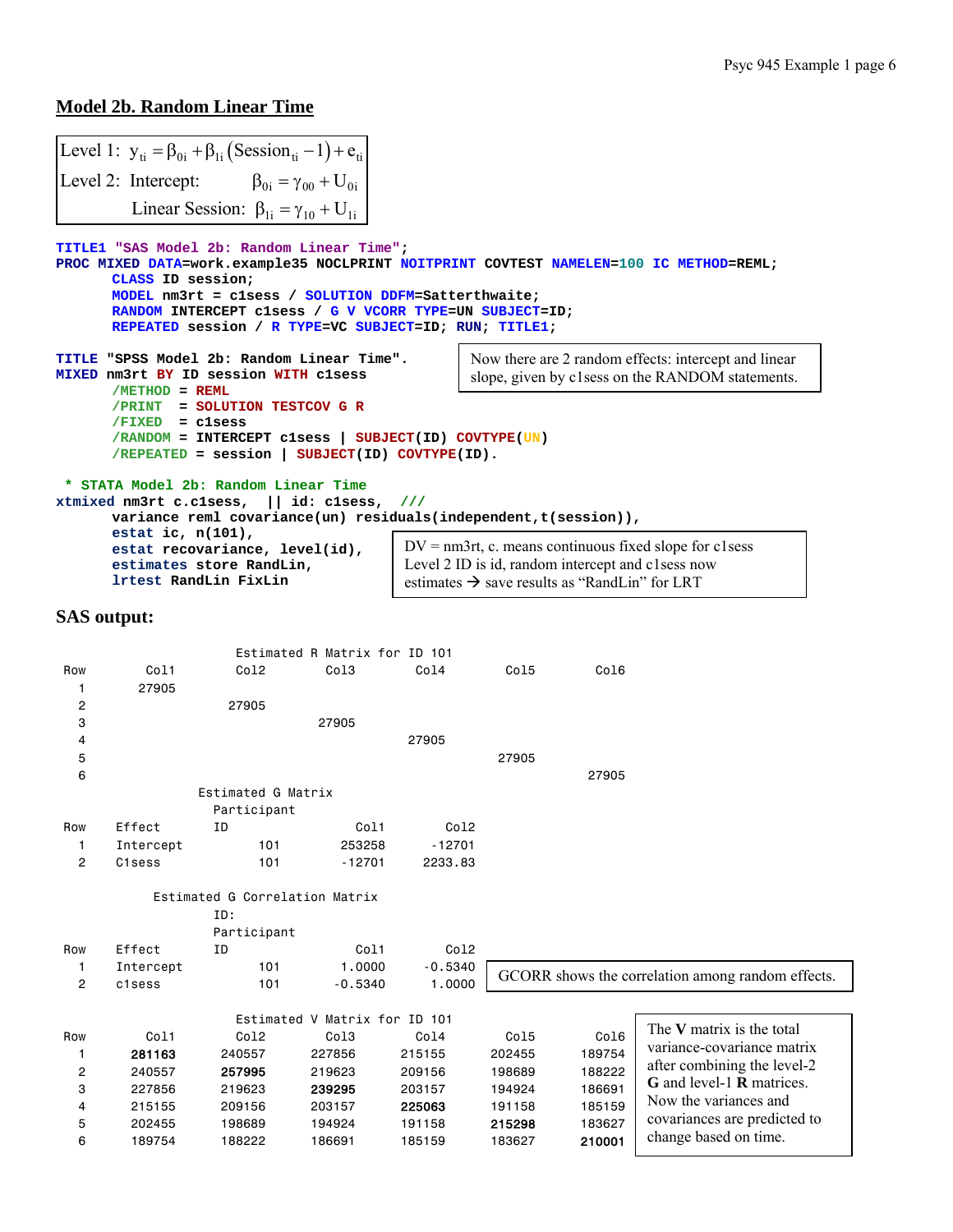Is the random linear time model (2b) better than the fixed linear time, random intercept

Yep,  $-2ΔLL = 43$ , which is bigger than the critical value of 5.99ish on df  $=\sim 2$ ish

model (2a)?

### **How the V matrix variances and covariances get calculated in a random linear time model:**

#### $\left[ y_{\text{time}} \right] = \tau_{U_0}^2 + \left[ \left( \text{Session} - 1 \right)^2 \tau_{U_1}^2 \right] + \left[ 2 \left( \text{Session} - 1 \right) \tau_{U_{01}} \right]$  $[y_{A}, y_{B}] = \tau_{U_{0}}^{2} + \left[ (A + B) \tau_{U_{01}} \right] + \left[ (AB) \tau_{U_{1}}^{2} \right]$ 2  $\left[\left(\frac{1}{2}\right)^2 + \frac{1}{2}\right]$   $\left[\frac{1}{2}\left(\frac{1}{2}\right)\right]$ **V**<sub>i</sub> matrix: Variance  $[y_{time}] = \tau_{U_0}^2 + \left[ (Session - 1)^2 \tau_{U_1}^2 \right] + \left[ 2 (Session - 1) \tau_{U_{01}} \right] + \sigma_e^2$ 2  $\left[ (A + D)_{\tau} \right]$   $\left[ (AD)_{\tau} \right]$ **V**<sub>i</sub> matrix: Covariance  $[y_A, y_B] = \tau_{U_0}^2 + \left[ (A + B) \tau_{U_{01}} \right] + \left[ (AB) \tau_{U_1}^2 \right]$

Estimated V Correlation Matrix for ID 101

| Row | Col1   | Co12   | Co13   | Col4   | Co15   | Co16   |                                 |
|-----|--------|--------|--------|--------|--------|--------|---------------------------------|
|     | .0000  | 0.8932 | 0.8784 | 0.8553 | 0.8229 | 0.7809 |                                 |
| 2   | 0.8932 | .0000  | 0.8839 | 0.8680 | 0.8430 | 0.8086 | The <b>VCORR</b> matrix is the  |
| 3   | 0.8784 | 0.8839 | 1.0000 | 0.8754 | 0.8588 | 0.8328 | correlation version. The ICC    |
| 4   | 0.8553 | 0.8680 | 0.8754 | .0000  | 0.8684 | 0.8517 | is now predicted to change      |
| 5   | 0.8229 | 0.8430 | 0.8588 | 0.8684 | 1.0000 | 0.8636 | over time, too (and conditional |
| 6   | 0.7809 | 0.8086 | 0.8328 | 0.8517 | 0.8636 | .0000  | on linear time).                |

Covariance Parameter Estimates

|                     |            |                            | Standard             | Z       |          |                       |
|---------------------|------------|----------------------------|----------------------|---------|----------|-----------------------|
| Cov Parm            | Subject    | Estimate                   | Error                | Value   | Pr Z     | Is the rand           |
| ΙD<br>UN(1,1)       |            | 253258                     | 37897                | 6.68    | < 0.001  | than the f            |
| UN(2,1)             | ΙD         | $-12701$                   | 3621,98              | $-3.51$ | 0.0005   | model $(2\varepsilon$ |
| UN(2, 2)            | ΙD         | 2233.83                    | 552.92               | 4.04    | < 0.001  |                       |
| Session             | ΙD         | 27905                      | 1963.42              | 14.21   | < 0.0001 | Yep, $-2\Delta$       |
|                     |            |                            |                      |         |          | critical va           |
|                     |            |                            | Information Criteria |         |          |                       |
| Neg2LogLike         | Parms      | AIC                        | AICC                 | HQIC    | BIC      | CAIC                  |
| 8372.1              | 4          | 8380.1                     | 8380.2               | 8384.3  | 8390.6   | 8394.6                |
|                     |            |                            |                      |         |          |                       |
|                     |            | Solution for Fixed Effects |                      |         |          |                       |
|                     |            | Standard                   |                      |         |          |                       |
| Effect              | Estimate   | Error                      | DF                   | t Value | Pr >  t  |                       |
| Intercept           | 1899.63    | 51,4998                    | 100                  | 36.89   | < 0.0001 |                       |
| C <sub>1</sub> sess | $-51.5719$ | 6,1567                     | 100                  | $-8.38$ | < 0.0001 |                       |

### **Model 3a. Fixed Quadratic, Random Linear Time**

**estat ic, n(101),** 

|                     |                                               | [Level 1: $y_{ti} = \beta_{0i} + \beta_{1i} (Session_{ti} - 1) + \beta_{2i} (Session_{ti} - 1)^2 + e_{ti}$ ] |
|---------------------|-----------------------------------------------|--------------------------------------------------------------------------------------------------------------|
| Level 2: Intercept: |                                               | $\beta_{0i} = \gamma_{00} + U_{0i}$                                                                          |
|                     | Linear Session:                               | $\beta_{1i} = \gamma_{10} + U_{1i}$                                                                          |
|                     | Quadratic Session: $\beta_{2i} = \gamma_{20}$ |                                                                                                              |

**TITLE1 "SAS Model 3a: Fixed Quadratic, Random Linear Time"; PROC MIXED DATA=work.example35 NOCLPRINT NOITPRINT COVTEST NAMELEN=100 IC METHOD=REML; CLASS ID session; MODEL nm3rt = c1sess c1sess\*c1sess / SOLUTION DDFM=Satterthwaite; RANDOM INTERCEPT c1sess / G V VCORR TYPE=UN SUBJECT=ID; REPEATED session / R TYPE=VC SUBJECT=ID; RUN; TITLE1; TITLE "SPSS Model 3a: Fixed Quadratic, Random Linear Time". MIXED nm3rt BY ID session WITH c1sess /METHOD = REML /PRINT = SOLUTION TESTCOV G R /FIXED = c1sess c1sess\*c1sess /RANDOM = INTERCEPT c1sess | SUBJECT(ID) COVTYPE(UN) /REPEATED = session | SUBJECT(ID) COVTYPE(ID). \* STATA Model 3a: Fixed Quadratic, Random Linear Time xtmixed nm3rt c.c1sess c.c1sess#c.c1sess, || id: c1sess, /// variance reml covariance(un) residuals(independent,t(session)),**  Interactions can be defined on the fly in SAS and SPSS using \*. random effects.

Interactions can be defined on the fly in STATA using # for fixed effects, but not for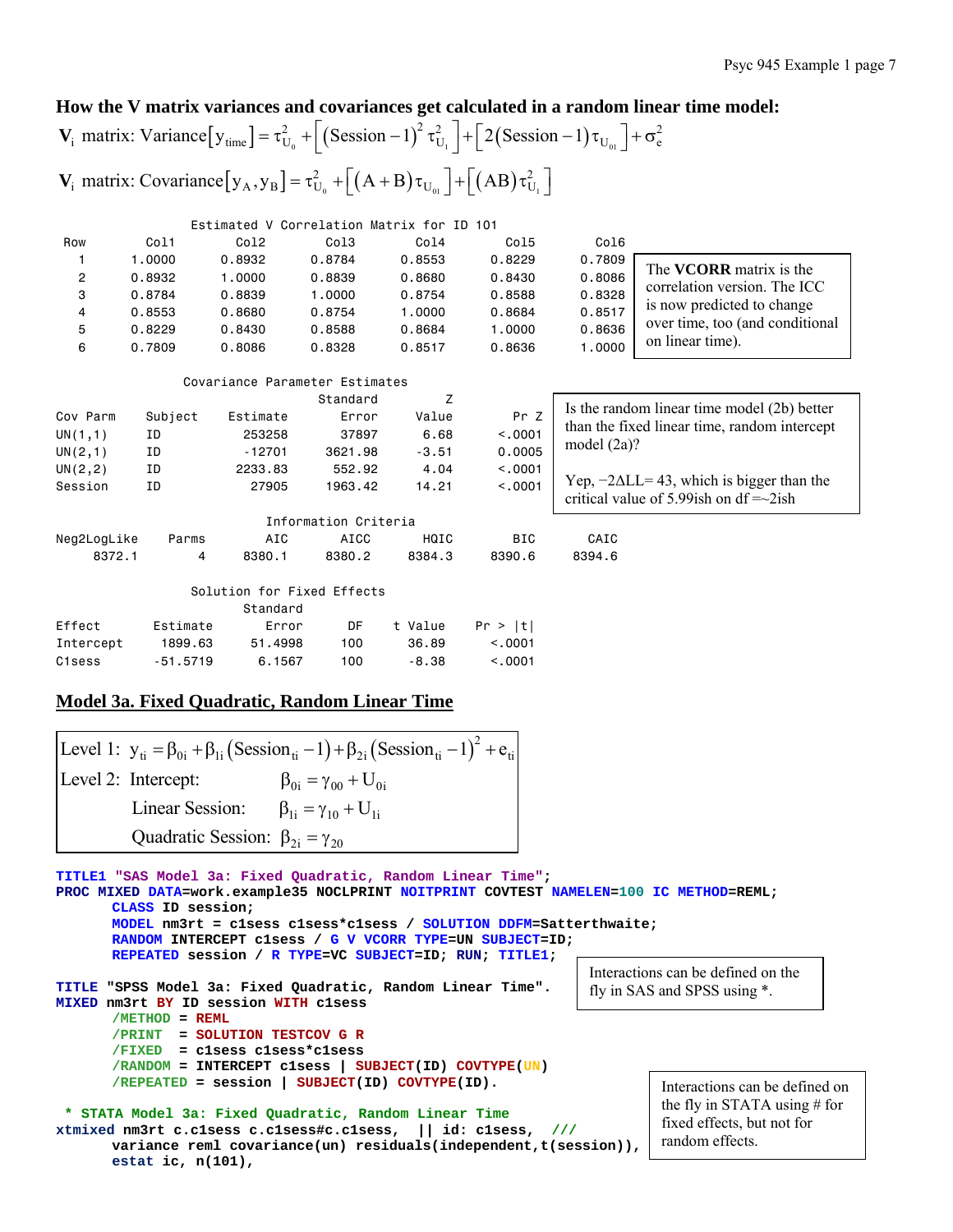```
estat recovariance, level(id), 
estimates store FixQuad
```

|                         |           |                                           | Estimated R Matrix for ID 101 |         |            |                                                    |  |
|-------------------------|-----------|-------------------------------------------|-------------------------------|---------|------------|----------------------------------------------------|--|
| Row                     | Col1      | Col2                                      | Col3                          | Col4    | Col5       | Col6                                               |  |
| 1                       | 26176     |                                           |                               |         |            |                                                    |  |
| $\overline{\mathbf{c}}$ |           | 26176                                     |                               |         |            |                                                    |  |
| 3                       |           |                                           | 26176                         |         |            |                                                    |  |
| 4                       |           |                                           |                               | 26176   |            |                                                    |  |
| 5                       |           |                                           |                               |         | 26176      |                                                    |  |
| 6                       |           |                                           |                               |         |            | 26176                                              |  |
|                         |           | Estimated G Matrix                        |                               |         |            |                                                    |  |
|                         |           | ID:                                       |                               |         |            |                                                    |  |
|                         |           | Participant                               |                               |         |            |                                                    |  |
| Row                     | Effect    | ΙD                                        | Col1                          | Co12    |            |                                                    |  |
|                         |           |                                           |                               |         |            |                                                    |  |
|                         |           | 101                                       |                               |         |            | GCORR shows intercept-slope                        |  |
| 1                       | Intercept |                                           | 254164                        | -12948  |            | correlation $r = -.53$                             |  |
| $\mathbf{2}$            | c1sess    | 101                                       | $-12948$                      | 2332.67 |            |                                                    |  |
|                         |           |                                           | Estimated V Matrix for ID 101 |         |            |                                                    |  |
| Row                     | Col1      | Col2                                      | Col3                          | Co14    | Col5       | Co16                                               |  |
| 1                       | 280339    | 241216                                    | 228268                        | 215320  | 202372     | 189424                                             |  |
| $\overline{c}$          | 241216    | 256776                                    | 219985                        | 209370  | 198755     | 188140                                             |  |
| 3                       | 228268    | 219985                                    | 237879                        | 203420  | 195138     | 186855                                             |  |
|                         |           |                                           |                               |         |            |                                                    |  |
| 4                       | 215320    | 209370                                    | 203420                        | 223646  | 191521     | 185571                                             |  |
| 5                       | 202372    | 198755                                    | 195138                        | 191521  | 214079     | 184286                                             |  |
| 6                       | 189424    | 188140                                    | 186855                        | 185571  | 184286     | 209178                                             |  |
|                         |           | Estimated V Correlation Matrix for ID 101 |                               |         |            |                                                    |  |
| Row                     | Col1      | Col2                                      | Col3                          | Col4    | Col5       | Col6                                               |  |
| 1                       | 1.0000    | 0.8991                                    | 0.8839                        | 0.8599  | 0.8261     | 0.7822                                             |  |
|                         |           |                                           |                               |         |            |                                                    |  |
| $\overline{c}$          | 0.8991    | 1.0000                                    | 0.8901                        | 0.8737  | 0.8477     | 0.8118                                             |  |
| 3                       | 0.8839    | 0.8901                                    | 1.0000                        | 0.8819  | 0.8647     | 0.8377                                             |  |
| 4                       | 0.8599    | 0.8737                                    | 0.8819                        | 1.0000  | 0.8753     | 0.8580                                             |  |
| 5                       | 0.8261    | 0.8477                                    | 0.8647                        | 0.8753  | 1.0000     | 0.8709                                             |  |
| 6                       | 0.7822    | 0.8118                                    | 0.8377                        | 0.8580  | 0.8709     | 1.0000                                             |  |
|                         |           | Covariance Parameter Estimates            |                               |         |            |                                                    |  |
|                         |           |                                           | Standard                      | Ζ       |            |                                                    |  |
| Cov Parm                | Subject   | Estimate                                  | Error                         | Value   | Pr Z       | Relative to the random linear time model 2b,       |  |
|                         | ΙD        |                                           |                               | 6.71    | < .0001    | the fixed quadratic effect of session explained    |  |
| UN(1,1)                 |           | 254164                                    | 37896                         |         |            | another $\sim 6\%$ of the residual variance (which |  |
| UN(2,1)                 | ID        | -12948                                    | 3620.70                       | $-3.58$ | 0.0003     | made the random intercept variance increase        |  |
| UN(2, 2)                | ΙD        | 2332.67                                   | 551.58                        | 4.23    | < .0001    | due to its residual variance correction factor).   |  |
| session                 | ΙD        | 26176                                     | 1844.01                       | 14.20   | < .0001    |                                                    |  |
|                         |           |                                           | Information Criteria          |         |            |                                                    |  |
| Neg2LogLike             | Parms     | AIC                                       | AICC                          | HQIC    | <b>BIC</b> | CAIC                                               |  |
| 8341.5                  |           | 4<br>8349.5                               | 8349.5                        | 8353.7  | 8359.9     | 8363.9                                             |  |
|                         |           |                                           |                               |         |            |                                                    |  |
|                         |           |                                           | Solution for Fixed Effects    |         |            |                                                    |  |
|                         |           |                                           | Standard                      |         |            |                                                    |  |
| Effect                  |           | Estimate                                  | Error<br>DF                   | t Value | Pr >  t    | The fixed quadratic effect of clsess is            |  |
| Intercept               |           | 1945.85                                   | 106<br>52.2433                | 37.25   | < .0001    | significant according to the Wald test             |  |
| C1sess                  |           | $-120.90$                                 | 14.5415<br>502                | $-8.31$ | < .0001    | $(p$ -value for fixed effect).                     |  |
| C1sess*C1sess           |           | 13.8656                                   | 403<br>2.6348                 | 5.26    | < .0001    |                                                    |  |
|                         |           |                                           |                               |         |            |                                                    |  |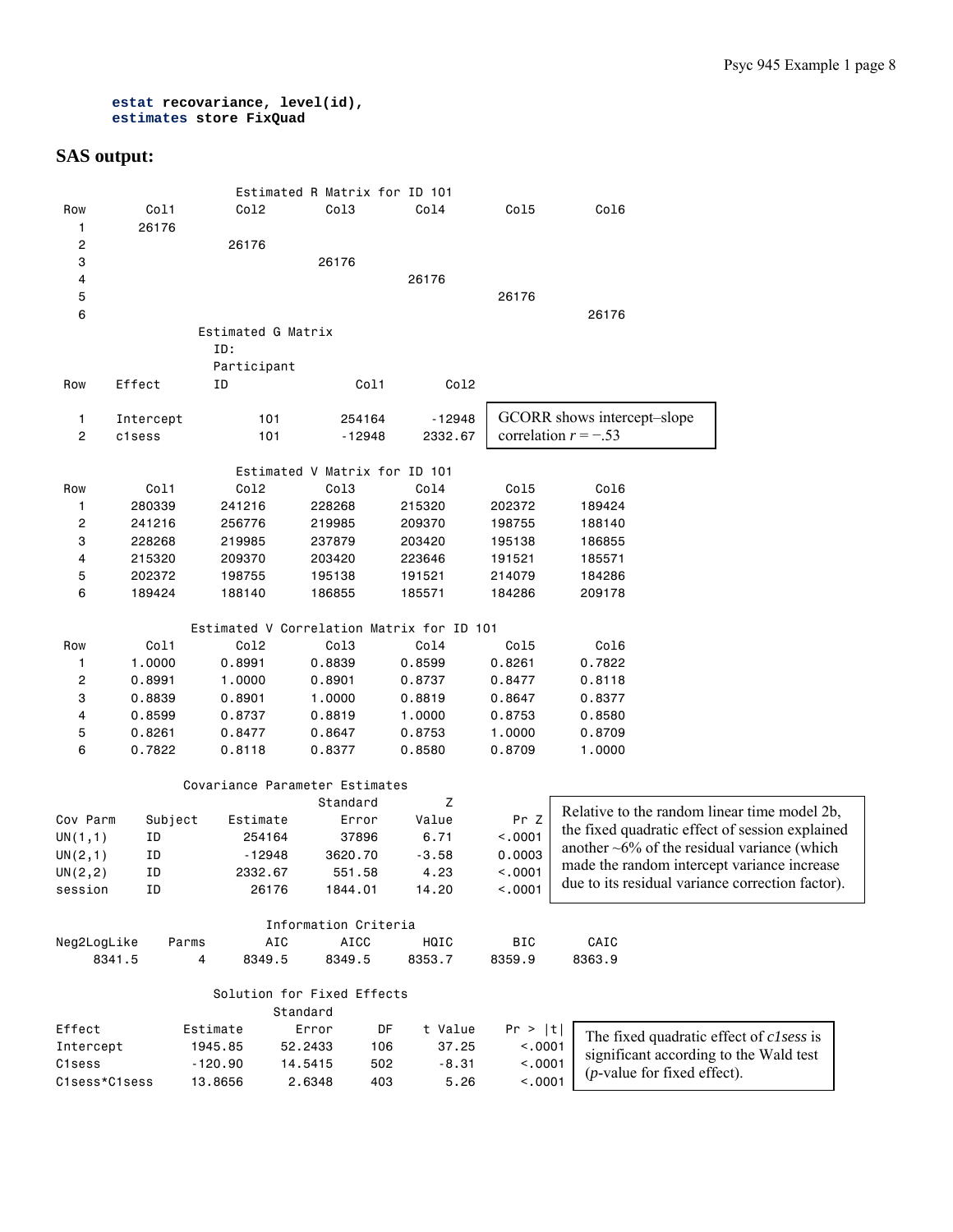### **Model 3b. Random Quadratic Time (and an example of ESTIMATE/TEST/LINCOM statements)**

```
(Session_{ti} - 1) + \beta_{2i} (Session_{ti} - 1)^2Level 1: y_{ti} = \beta_{0i} + \beta_{1i} (Session_{ti} - 1) + \beta_{2i} (Session_{ti} - 1)^{2} + e_{ti}\beta_{0i} = \gamma_{00} + U_{0i}\beta_{1i} = \gamma_{10} + U_{1i}Quadratic Session: \beta_{2i} = \gamma_{20} + U_{2i}Level 2: Intercept:
              Linear Session:
```

```
TITLE1 "SAS Model 3b: Random Quadratic Time";
```

```
PROC MIXED DATA=work.example35 NOCLPRINT NOITPRINT COVTEST NAMELEN=100 IC METHOD=REML; 
      CLASS ID session; 
       MODEL nm3rt = c1sess c1sess*c1sess / SOLUTION DDFM=Satterthwaite; 
       RANDOM INTERCEPT c1sess c1sess*c1sess / G V VCORR TYPE=UN SUBJECT=ID; 
       REPEATED session / R TYPE=VC SUBJECT=ID; 
       ESTIMATE "Intercept at Session 1" intercept 1 clsess 0 clsess*clsess 0;
       ESTIMATE "Intercept at Session 2" intercept 1 clsess 1 clsess*clsess 1;
       ESTIMATE "Intercept at Session 3" intercept 1 clsess 2 clsess*clsess 4;<br>ESTIMATE "Intercept at Session 4" intercept 1 clsess 3 clsess*clsess 9;
       ESTIMATE "Intercept at Session 4" intercept 1 clsess 3 clsess*clsess 9;<br>ESTIMATE "Intercept at Session 5" intercept 1 clsess 4 clsess*clsess 16;
      ESTIMATE "Intercept at Session 5" intercept 1 clsess 4 ESTIMATE "Intercept at Session 6" intercept 1 clsess 5
                                                intercept 1 c1sess 5 c1sess*c1sess 25;
       * Predicting linear rate of change at each session (linear changes by 2*quad);
       ESTIMATE "Linear Slope at Session 1" c1sess 1 c1sess*c1sess 0; 
       ESTIMATE "Linear Slope at Session 2" c1sess 1 c1sess*c1sess 2; 
       ESTIMATE "Linear Slope at Session 3" clsess 1 clsess*clsess 4;
       ESTIMATE "Linear Slope at Session 4" c1sess 1 c1sess*c1sess 6; 
       ESTIMATE "Linear Slope at Session 5" c1sess 1 c1sess*c1sess 8; 
       ESTIMATE "Linear Slope at Session 6" clsess 1 clsess*clsess 10; RUN; TITLE1;
TITLE "SPSS Model 3b: Random Quadratic Time". 
MIXED nm3rt BY ID session WITH c1sess 
       /METHOD = REML
        /PRINT = SOLUTION TESTCOV G R
        /FIXED = c1sess c1sess*c1sess 
        /RANDOM = INTERCEPT c1sess c1sess*c1sess | SUBJECT(ID) COVTYPE(UN) 
       /REPEATED = session | SUBJECT(ID) COVTYPE(ID) 
        /TEST = "Intercept at Session 1" intercept 1 c1sess 0 c1sess*c1sess 0 
       /TEST = "Intercept at Session 2" intercept 1 c1sess 1 c1sess*c1sess 1 
        /TEST = "Intercept at Session 3" intercept 1 c1sess 2 c1sess*c1sess 4 
       /TEST = "Intercept at Session 4" intercept 1 c1sess 3 c1sess*c1sess 9 
       /TEST = "Intercept at Session 5" intercept 1 c1sess 4 c1sess*c1sess 16 
       /TEST = "Intercept at Session 6" intercept 1 c1sess 5 c1sess*c1sess 25 
       /TEST = "Linear Slope at Session 1"
       /TEST = "Linear Slope at Session 2" c1sess 1 c1sess*c1sess 2 
       /TEST = "Linear Slope at Session 3" c1sess 1 c1sess*c1sess 4 
       /TEST = "Linear Slope at Session 4" c1sess 1 c1sess*c1sess 6 
       /TEST = "Linear Slope at Session 5" c1sess 1 c1sess*c1sess 8 
       /TEST = "Linear Slope at Session 6" c1sess 1 c1sess*c1sess 10. 
  * STATA Model 3b: Random Quadratic Time 
xtmixed nm3rt c.c1sess c.c1sess#c.c1sess, || id: c1sess c1sess2, /// 
       variance reml covariance(un) residuals(independent,t(session)), 
       estat ic, n(101), 
       estat recovariance, level(id), 
       estimates store RandQuad, 
       lrtest RandQuad FixQuad, 
      margins, at(c.c1sess=(0(1)5)) vsquish // intercepts per session 
       marginsplot, name(predicted_means, replace) // plot intercepts
       margins, at(c.c1sess=(0(1)5)) dydx(c.c1sess) vsquish // linear slope per session
                                                                           The random statement will 
                                                                           not accept interaction terms, 
                                                                           so we are using the c1sess2
                                                                           created manually before.
```
**marginsplot, name(change\_in\_linear\_slope, replace) // plot quadratic effect**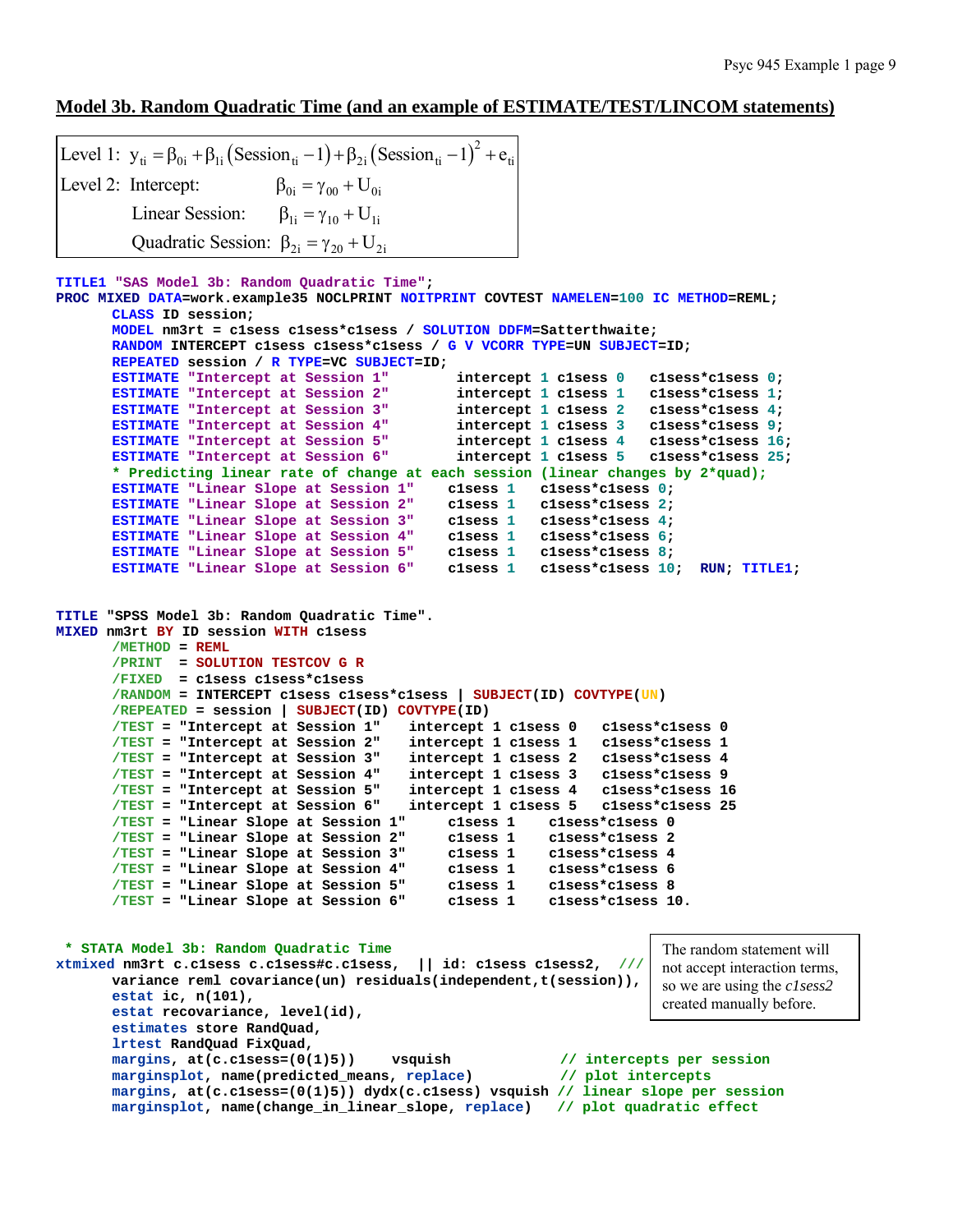|                |               |        |                                | Estimated R Matrix for ID 101 |                  |            |                                             |
|----------------|---------------|--------|--------------------------------|-------------------------------|------------------|------------|---------------------------------------------|
| Row            | Co11          | Co12   | Col <sub>3</sub>               | Col4                          | Co15             | Co16       |                                             |
| 1              | 20298         |        |                                |                               |                  |            |                                             |
| 2              |               | 20298  |                                |                               |                  |            |                                             |
| 3              |               |        | 20298                          |                               |                  |            |                                             |
| 4              |               |        |                                | 20298                         |                  |            |                                             |
| 5              |               |        |                                |                               | 20298            |            |                                             |
| 6              |               |        |                                |                               |                  | 20298      |                                             |
|                |               |        | Estimated G Matrix             |                               |                  |            |                                             |
|                |               |        | Participant                    |                               |                  |            |                                             |
| Row            | Effect        | ΙD     |                                | Col1                          | Col <sub>2</sub> | Co13       |                                             |
| 1              | Intercept     |        | 101                            | 276206                        | $-35734$         | 3901.96    |                                             |
| $\overline{2}$ | C1sess        |        | 101                            | $-35734$                      | 25840            | $-3903.32$ |                                             |
| 3              | C1sess*C1sess |        | 101                            | 3901.96                       | $-3903.32$       | 634.47     |                                             |
|                |               |        | Estimated G Correlation Matrix |                               |                  |            |                                             |
|                |               | ID:    |                                |                               |                  |            |                                             |
|                |               |        | Participant                    |                               |                  |            |                                             |
| Row            | Effect        | ID     |                                | Col1                          | Col <sub>2</sub> | Co13       |                                             |
| $\mathbf{1}$   | Intercept     |        | 101                            | 1,0000                        | $-0.4230$        | 0.2948     |                                             |
| $\overline{c}$ | c1sess        |        | 101                            | $-0.4230$                     | 1.0000           | $-0.9640$  |                                             |
| 3              | c1sess*c1sess |        | 101                            | 0.2948                        | $-0.9640$        | 1.0000     |                                             |
|                |               |        |                                |                               |                  |            |                                             |
|                |               |        |                                | Estimated V Matrix for ID 101 |                  |            | The V matrix is the total                   |
| Row            | Col1          | Co12   | Col <sub>3</sub>               | Col4                          | Co15             | Col6       | variance-covariance matrix                  |
| 1              | 296504        | 244374 | 220346                         | 204122                        | 195702           | 195085     | after combining the level-2                 |
| $\overline{c}$ | 244374        | 251508 | 219312                         | 208680                        | 199315           | 191215     | <b>G</b> and level-1 <b>R</b> matrices. The |
| 3              | 220346        | 219312 | 235842                         | 209043                        | 199808           | 187840     | variances and covariances are               |
| 4              | 204122        | 208680 | 209043                         | 225508                        | 197182           | 184958     | predicted to change based on                |
| 5              | 195702        | 199315 | 199808                         | 197182                        | 211735           | 182571     | time, but differently.                      |
| 6              | 195085        | 191215 | 187840                         | 184958                        | 182571           | 200977     |                                             |
|                |               |        |                                |                               |                  |            |                                             |

### **How the V matrix variances and covariances get calculated in a random quadratic time model:**

Predicted Variance at Time *T*:  $Var(y_T) = \sigma_e^2 + \tau_{U_0}^2 + 2^*T^*\tau_{U_{01}} + T^2*\tau_{U_1}^2 + 2^*T^2*\tau_{U_{02}} + 2^*T^3*\tau_{U_{12}} + T^4*\tau_{U_2}^2$ Predicted Covariance between Time *A* and *B*:  $Cov(y_A, y_B) = \tau_{U_0}^2 + (A+B)^* \tau_{U_{01}} + (AB)^* \tau_{U_1}^2 + (A^2+B^2)^* \tau_{U_{02}} + (AB^2) + (A^2B)^* \tau_{U_{12}} + (A^2B^2)^* \tau_{U_2}^2$  Estimated V Correlation Matrix for ID 101 Row Col1 Col2 Col3 Col4 Col5 Col6 1 1.0000 0.8949 0.8333 0.7894 0.7811 0.7992 2 0.8949 1.0000 0.9005 0.8762 0.8637 0.8505

|    | 0.8333 | 0.9005 | 1.0000 | 0.9064 | 0.8941 | 0.8628 |
|----|--------|--------|--------|--------|--------|--------|
| 4  | 0.7894 | 0.8762 | 0.9064 | 1.0000 | 0.9024 | 0.8688 |
| 5. | 0.7811 | 0.8637 | 0.8941 | 0.9024 | 1.0000 | 0.8850 |
| 6  | 0.7992 | 0.8505 | 0.8628 | 0.8688 | 0.8850 | 1.0000 |
|    |        |        |        |        |        |        |

#### Covariance Parameter Estimates

|          |         |            | Standard | Z       |          |
|----------|---------|------------|----------|---------|----------|
| Cov Parm | Subject | Estimate   | Error    | Value   | Pr Z     |
| UN(1,1)  | ΙD      | 276206     | 41442    | 6.66    | < 0.0001 |
| UN(2,1)  | ΙD      | $-35734$   | 11941    | $-2.99$ | 0.0028   |
| UN(2, 2) | ΙD      | 25840      | 5864.41  | 4.41    | < 0.001  |
| UN(3,1)  | ΙD      | 3901.96    | 1949.06  | 2.00    | 0.0453   |
| UN(3,2)  | ΙD      | $-3903.32$ | 982.61   | $-3.97$ | < 0.001  |
| UN(3,3)  | ΙD      | 634.47     | 172.37   | 3.68    | 0.0001   |
| Session  | ΙD      | 20298      | 1649.11  | 12.31   | < 0.001  |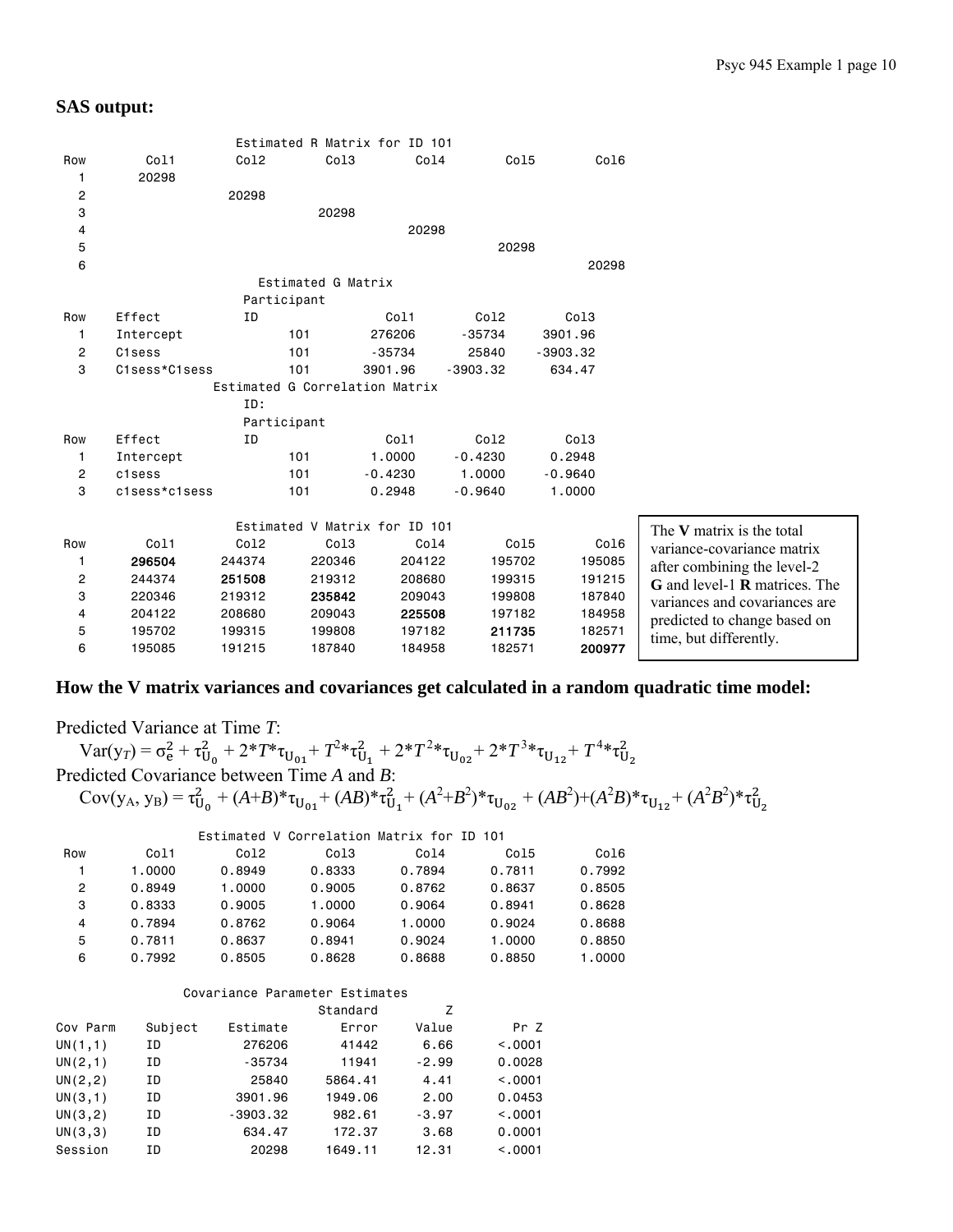|               |           |          | INTU MALIUM ULILEI IA      |         |          |        |                                                                               |
|---------------|-----------|----------|----------------------------|---------|----------|--------|-------------------------------------------------------------------------------|
| Neg2LogLike   | Parms     | AIC      | AICC                       | HQIC    | BIC.     |        | CAIC                                                                          |
| 8302.7        |           | 8316.7   | 8316.9                     | 8324.2  | 8335.1   | 8342.1 |                                                                               |
|               |           | Standard | Solution for Fixed Effects |         |          |        | Is the random quadratic model (3b)<br>better than the fixed quadratic, random |
| Effect        | Estimate  |          | DF<br>Error                | t Value | Pr >  t  |        | linear model $(3a)$ ?                                                         |
| Intercept     | 1945.85   |          | 100<br>53,8497             | 36.13   | < 0.0001 |        |                                                                               |
| C1sess        | $-120.90$ |          | 20,0476<br>100             | $-6.03$ | < 0.0001 |        | Yep, $-2\Delta L L = 39$ , which is bigger than                               |
| C1sess*C1sess | 13,8656   |          | 3.4154<br>100              | 4.06    | < 0.001  |        | the critical value of 7.82ish on $df = \sim 3$ ish                            |

Computing random effects confidence intervals for each random effect:

Information Criteria

Random Effect 95% CI = fixed effect  $\pm$  (1.96\* $\sqrt{\text{Random Variance}}$ )

 $(1.96*\sqrt{\tau_{U_0}}) \rightarrow 1,945.9 \pm (1.96*\sqrt{276,209})$ 2 Intercept 95% CI =  $\gamma_{00} \pm (1.96 \sqrt[4]{\tau_{U_0}^2}) \rightarrow 1,945.9 \pm (1.96 \sqrt[4]{276,209}) = 916$  to 2,976

 $(1.96*\sqrt{\tau_{U_1}}) \rightarrow -120.9 \pm (1.96*\sqrt{25,840})$ 2 Linear Time Slope 95% CI =  $\gamma_{10} \pm (1.96 \sqrt[4]{\tau_{U_1}^2}) \rightarrow -120.9 \pm (1.96 \sqrt[4]{25,840}) = -436$  to 194

 $\left(1.96*\sqrt{\tau_{U_2}^2}\right) \rightarrow 13.9 \pm \left(1.96*\sqrt{634}\right)$ Quadratic Time Slope 95% CI =  $\gamma_{20} \pm (1.96 \sqrt[4]{\tau_{U_2}^2}) \rightarrow 13.9 \pm (1.96 \sqrt[4]{634}) = -36$  to 63 Estimates

|                           |            | Standard |     |         |          |                                |
|---------------------------|------------|----------|-----|---------|----------|--------------------------------|
| Label                     | Estimate   | Error    | DF  | t Value | Pr >  t  |                                |
| Intercept at Session 1    | 1945.85    | 53,8497  | 100 | 36.13   | < 0.0001 |                                |
| Intercept at Session 2    | 1838.82    | 48,4864  | 100 | 37.92   | < 0.0001 | These are the quadratic-       |
| Intercept at Session 3    | 1759.51    | 46,9973  | 100 | 37.44   | < 0.001  | model-predicted means          |
| Intercept at Session 4    | 1707.94    | 45,8959  | 100 | 37.21   | < 0.0001 | (intercepts) per session.      |
| Intercept at Session 5    | 1684.10    | 44.2395  | 100 | 38.07   | < 0.001  |                                |
| Intercept at Session 6    | 1687.99    | 44.2038  | 100 | 38.19   | < 0.0001 |                                |
| Linear Trend at Session 1 | $-120.90$  | 20.0476  | 100 | $-6.03$ | < 0.0001 |                                |
| Linear Trend at Session 2 | -93.1687   | 13,6497  | 100 | $-6.83$ | < 0.001  | These are the instantaneous    |
| Linear Trend at Session 3 | $-65.4375$ | 8,0028   | 100 | $-8.18$ | < 0.001  | linear slopes at each session. |
| Linear Trend at Session 4 | - 37.7062  | 5.9242   | 100 | $-6.36$ | < 0.001  | Note how the SEs narrow        |
| Linear Trend at Session 5 | $-9.9750$  | 9,9733   | 100 | $-1.00$ | 0.3196   | towards the middle sessions.   |
| Linear Trend at Session 6 | 17.7562    | 16.0362  | 100 | 1.11    | 0.2708   |                                |

How well do the predicted means, variances, and covariances from the random quadratic model (3b) match the original means, variances, and covariances from the saturated means model (1b)?

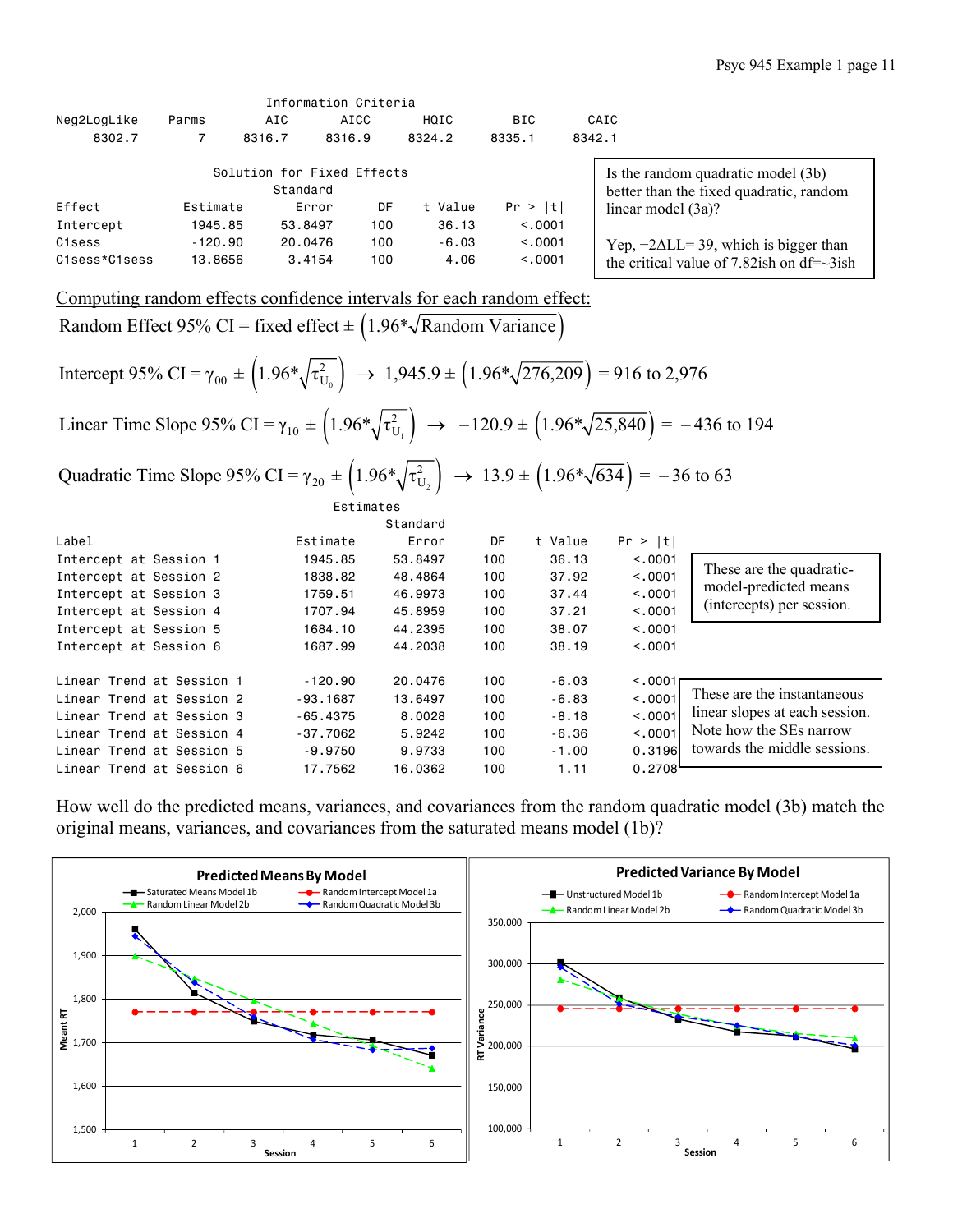The quadratic model appears to be a good contender, but let's examine how well a two-slope piecewise model might fit these same data…

### **Model 4a: Fixed Slope12, Fixed Slope26, Random Intercept Model**

Level 1:  $y_{ti} = \beta_{0i} + \beta_{1i} (Slope12_{ti}) + \beta_{2i} (Slope26_{ti}) + e_{ti}$ Level 2: Intercept:  $\beta_{0i} = \gamma_{00} + U_{0i}$ Slope12:  $\beta_{1i} = \gamma_{10}$ Slope26:  $\beta_{2i} = \gamma_{20}$ 

```
TITLE1 "Model 4a: Fixed Slope12, Fixed Slope26, Random Intercept Model"; 
PROC MIXED DATA=work.example34 NOCLPRINT NOITPRINT COVTEST NAMELEN=100 IC METHOD=REML; 
      CLASS ID session; 
      MODEL nm3rt = Slope12 Slope26 / SOLUTION DDFM=Satterthwaite; 
      RANDOM INTERCEPT / V VCORR TYPE=UN SUBJECT=ID; 
      REPEATED session / R TYPE=VC SUBJECT=ID; RUN; TITLE1; 
TITLE "SPSS Model 4a: Fixed Slope12, Fixed Slope26, Random Intercept Model". 
MIXED nm3rt BY ID session WITH Slope12 Slope26 
      /METHOD = REML
       /PRINT = SOLUTION TESTCOV G R
       /FIXED = Slope12 Slope26 
       /RANDOM = INTERCEPT | SUBJECT(ID) COVTYPE(UN) 
      /REPEATED = session | SUBJECT(ID) COVTYPE(ID). 
* STATA Model 4a: Fixed Slope12, Fixed Slope26, Random Intercept Model 
xtmixed nm3rt c.slope12 c.slope26, || id:, /// 
      variance reml covariance(un) residuals(independent,t(session)),
```

```
SAS output:
```
**estat ic, n(101),** 

**estimates store FixPiece** 

|                |           |                    | Estimated R Matrix for ID 101 |        |        |        |                                   |
|----------------|-----------|--------------------|-------------------------------|--------|--------|--------|-----------------------------------|
| Row            | Co11      | Co12               | Col <sub>3</sub>              | Col4   | Col5   | Co16   |                                   |
|                | 34098     |                    |                               |        |        |        | This <b>R</b> matrix VC structure |
| $\overline{c}$ |           | 34098              |                               |        |        |        | (equal variance over time, no     |
| 3              |           |                    | 34098                         |        |        |        | covariance of any kind) will      |
| 4              |           |                    |                               | 34098  |        |        | be used repeatedly as we add      |
| 5              |           |                    |                               |        | 34098  |        | fixed and random piecewise        |
| 6              |           |                    |                               |        |        | 34098  | slopes to the model.              |
|                |           |                    |                               |        |        |        |                                   |
|                |           | Estimated G Matrix |                               |        |        |        |                                   |
| Row            | Effect    | Person ID          | Col1                          |        |        |        |                                   |
| 1              | Intercept | 101                | 202683                        |        |        |        |                                   |
|                |           |                    |                               |        |        |        |                                   |
|                |           |                    | Estimated V Matrix for ID 101 |        |        |        |                                   |
| Row            | Co11      | Co12               | Col <sub>3</sub>              | Col4   | Col5   | Co16   | This random intercept             |
| 1              | 236781    | 202683             | 202683                        | 202683 | 202683 | 202683 | model predicts a                  |
| 2              | 202683    | 236781             | 202683                        | 202683 | 202683 | 202683 |                                   |
| 3              | 202683    | 202683             | 236781                        | 202683 | 202683 | 202683 | compound symmetry                 |
| 4              | 202683    | 202683             | 202683                        | 236781 | 202683 | 202683 | pattern for the V matrix          |
| 5              | 202683    | 202683             | 202683                        | 202683 | 236781 | 202683 | (equal variance, equal            |
| 6              | 202683    | 202683             | 202683                        | 202683 | 202683 | 236781 | covariance over time).            |
|                |           |                    |                               |        |        |        |                                   |
|                |           | Estimated V        | Correlation Matrix for ID 101 |        |        |        |                                   |
| Row            | Co11      | Co12               | Col <sub>3</sub>              | Col4   | Col5   | Co16   |                                   |
| 1              | 1,0000    | 0.8560             | 0.8560                        | 0.8560 | 0.8560 | 0.8560 |                                   |
| $\overline{2}$ | 0.8560    | 1,0000             | 0.8560                        | 0.8560 | 0.8560 | 0.8560 |                                   |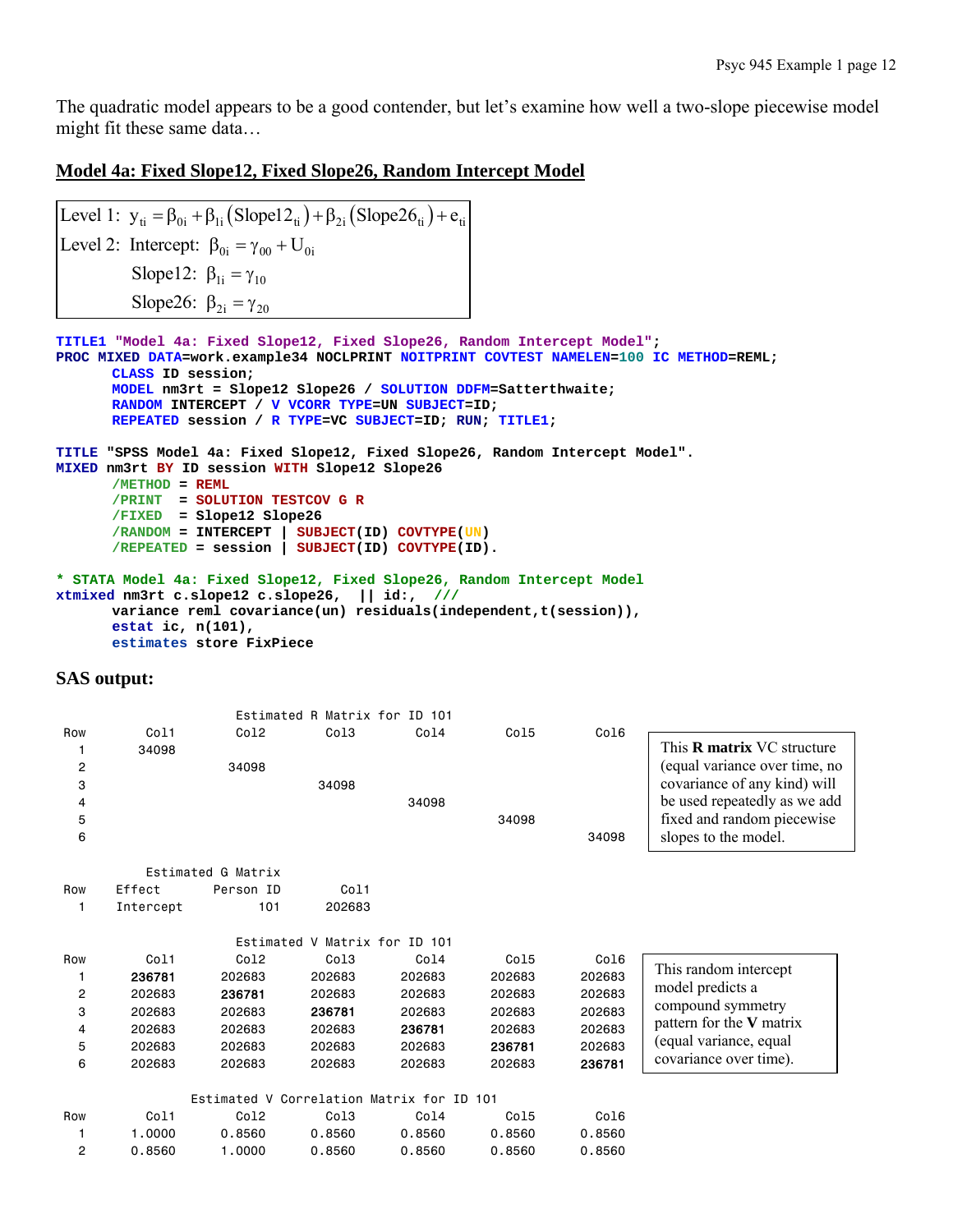| 0.8560                          |
|---------------------------------|
| 0.8560                          |
| 0.8560                          |
| 1.0000                          |
|                                 |
|                                 |
|                                 |
|                                 |
|                                 |
|                                 |
|                                 |
| CAIC                            |
| 8393.9                          |
|                                 |
|                                 |
|                                 |
|                                 |
| RATE OF CHANGE FROM SESSION 1-2 |
| RATE OF CHANGE FROM SESSION 2-6 |
|                                 |



### **Model 4b: Random Slope12, Fixed Slope26 Model**

Level 1:  $y_{ti} = \beta_{0i} + \beta_{1i} (Slope12_{ti}) + \beta_{2i} (Slope26_{ti}) + e_{ti}$ Level 2: Intercept:  $\beta_{0i} = \gamma_{00} + U_{0i}$ Slope12:  $\beta_{1i} = \gamma_{10} + U_{1i}$ Slope26:  $\beta_{2i} = \gamma_{20}$ 

**TITLE1 "Model 4b: Random Slope12, Fixed Slope26 Model"; PROC MIXED DATA=work.example34 NOCLPRINT NOITPRINT COVTEST NAMELEN=100 IC METHOD=REML; CLASS ID session; MODEL nm3rt = Slope12 Slope26 / SOLUTION DDFM=Satterthwaite; RANDOM INTERCEPT Slope12 / G GCORR V VCORR TYPE=UN SUBJECT=ID; REPEATED session / R TYPE=VC SUBJECT=ID; RUN; TITLE1;** 

**TITLE "SPSS Model 4b: Random Slope12, Fixed Slope26 Model".**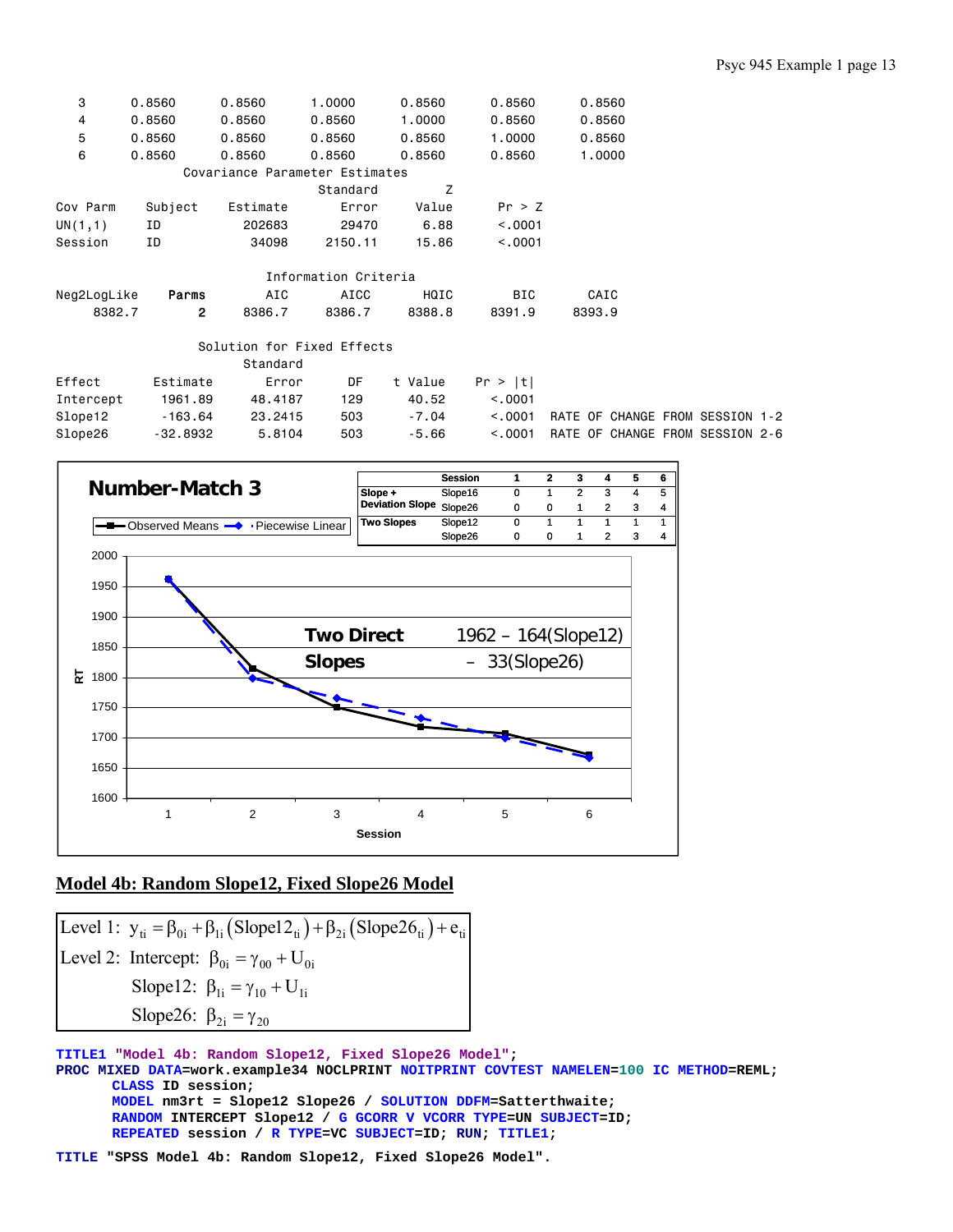```
MIXED nm3rt BY ID session WITH Slope12 Slope26 
      /METHOD = REML
       /PRINT = SOLUTION TESTCOV G R
       /FIXED = Slope12 Slope26 
        /RANDOM = INTERCEPT Slope12 | SUBJECT(ID) COVTYPE(UN) 
       /REPEATED = session | SUBJECT(ID) COVTYPE(ID). 
* STATA Model 4b: Random Slope12, Fixed Slope26 Model
```

```
xtmixed nm3rt c.slope12 c.slope26, || id: slope12, /// 
 variance reml covariance(un) residuals(independent,t(session)), 
     estat ic, n(101), 
      estat recovariance, level(id), 
      estimates store RandP1, 
      lrtest RandP1 FixPiece
```

|                         |           |                                           | Estimated R Matrix for ID 101 |             |         |        |                           |
|-------------------------|-----------|-------------------------------------------|-------------------------------|-------------|---------|--------|---------------------------|
| Row                     | Col1      | Co12                                      | Co13                          | Co14        | Co15    | Col6   |                           |
| $\mathbf{1}$            | 24168     |                                           |                               |             |         |        |                           |
| $\overline{\mathbf{c}}$ |           | 24168                                     |                               |             |         |        |                           |
| 3                       |           |                                           | 24168                         |             |         |        |                           |
| $\overline{4}$          |           |                                           |                               | 24168       |         |        |                           |
| 5                       |           |                                           |                               |             | 24168   |        |                           |
| 6                       |           |                                           |                               |             |         | 24168  |                           |
|                         |           | Estimated G Matrix                        |                               |             |         |        |                           |
| Row                     | Effect    | Person ID                                 | Col1                          | Co12        |         |        |                           |
| $\mathbf{1}$            | Intercept | 101                                       | 277818                        | $-69063$    |         |        |                           |
| $\mathbf{2}$            | Slope12   | 101                                       | $-69063$                      | 59941       |         |        |                           |
|                         |           | Estimated G Correlation Matrix            |                               |             |         |        |                           |
| Row                     | Effect    | Person ID                                 | Col1                          | Co12        |         |        |                           |
| $\mathbf{1}$            | Intercept | 101                                       | 1.0000                        | $-0.5352$   |         |        |                           |
| $\mathbf{2}$            | Slope12   | 101                                       | $-0.5352$                     | 1.0000      |         |        |                           |
|                         |           |                                           | Estimated V Matrix for ID 101 |             |         |        |                           |
| Row                     | Co11      | Co12                                      | Co13                          | Co14        | Co15    | Col6   |                           |
| $\mathbf{1}$            | 301985    | 208755                                    | 208755                        | 208755      | 208755  | 208755 |                           |
| $\overline{c}$          | 208755    | 223800                                    | 199632                        | 199632      | 199632  | 199632 | The pattern of variance   |
| 3                       | 208755    | 199632                                    | 223800                        | 199632      | 199632  | 199632 | and covariances in $V$ is |
| 4                       | 208755    | 199632                                    | 199632                        | 223800      | 199632  | 199632 | now compound symmetry     |
| 5                       | 208755    | 199632                                    | 199632                        | 199632      | 223800  | 199632 | from session 2 onward     |
| 6                       | 208755    | 199632                                    | 199632                        | 199632      | 199632  | 223800 | because slope26 is fixed. |
|                         |           | Estimated V Correlation Matrix for ID 101 |                               |             |         |        |                           |
| Row                     | Col1      | Co12                                      | Co13                          | Co14        | Col5    | Col6   |                           |
| 1                       | 1.0000    | 0.8030                                    | 0.8030                        | 0.8030      | 0.8030  | 0.8030 |                           |
| $\overline{c}$          | 0.8030    | 1.0000                                    | 0.8920                        | 0.8920      | 0.8920  | 0.8920 |                           |
| 3                       | 0.8030    | 0.8920                                    | 1.0000                        | 0.8920      | 0.8920  | 0.8920 |                           |
| 4                       | 0.8030    | 0.8920                                    | 0.8920                        | 1.0000      | 0.8920  | 0.8920 |                           |
| 5                       | 0.8030    | 0.8920                                    | 0.8920                        | 0.8920      | 1.0000  | 0.8920 |                           |
| 6                       | 0.8030    | 0.8920                                    | 0.8920                        | 0.8920      | 0.8920  | 1.0000 |                           |
|                         |           | Covariance Parameter Estimates            |                               |             |         |        |                           |
|                         |           |                                           | Standard                      | $\mathsf Z$ |         |        |                           |
| Cov Parm                | Subject   | Estimate                                  | Error                         | Value       | Pr Z    |        |                           |
| UN(1,1)                 | ΙD        | 277818                                    | 42741                         | 6.50        | < .0001 |        |                           |
| UN(2,1)                 | ΙD        | -69063                                    | 18932                         | $-3.65$     | 0.0003  |        |                           |
| UN(2,2)                 | ID        | 59941                                     | 12743                         | 4.70        | < .0001 |        |                           |
| Session                 | ΙD        | 24168                                     | 1702.53                       | 14.20       | < .0001 |        |                           |
|                         |           |                                           |                               |             |         |        |                           |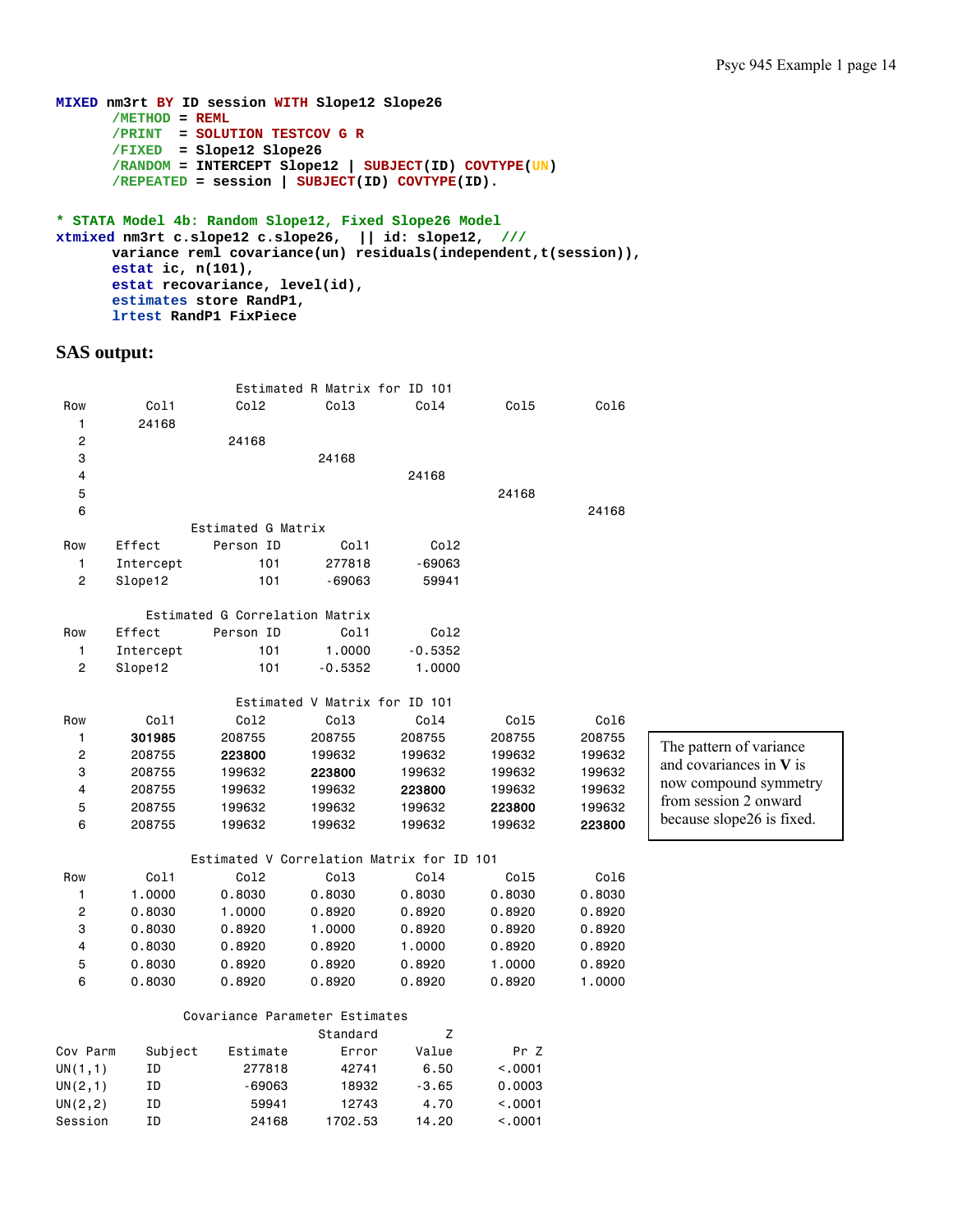|             |            |                            | Information Criteria |         |            |        |      |                                                                                                         |  |
|-------------|------------|----------------------------|----------------------|---------|------------|--------|------|---------------------------------------------------------------------------------------------------------|--|
| Neg2LogLike | Parms      | AIC                        | AICC                 | HQIC    | <b>BIC</b> |        | CAIC | Is random slope12 significant?                                                                          |  |
| 8319.6      | 4          | 8327.6                     | 8327.7               | 8331.8  | 8338.1     | 8342.1 |      | Yep, $-2\Delta LL = 63$ , which is<br>bigger than the critical value of<br>5.99 ish on df $=\sim 2$ ish |  |
|             |            | Solution for Fixed Effects |                      |         |            |        |      |                                                                                                         |  |
|             |            | Standard                   |                      |         |            |        |      |                                                                                                         |  |
| Effect      | Estimate   | Error                      | DF                   | t Value | Pr >  t    |        |      |                                                                                                         |  |
| Intercept   | 1961.89    | 54,6805                    | 100                  | 35.88   | < 0.001    |        |      |                                                                                                         |  |
| Slope12     | $-163.64$  | 31,2462                    | 123                  | $-5.24$ | < 0.001    |        |      | RATE OF CHANGE FROM SESSION 1-2                                                                         |  |
| Slope26     | $-32,8932$ | 4.8916                     | 403                  | $-6.72$ | < 0.001    |        |      | RATE OF CHANGE FROM SESSION 2-6                                                                         |  |

### **Model 4c: Random Slope12, Random Slope26 Model**

```
Level 1: y_{ti} = \beta_{0i} + \beta_{1i} (Slope12_{ti}) + \beta_{2i} (Slope26_{ti}) + e_{ti}Level 2: Intercept: \beta_{0i} = \gamma_{00} + U_{0i}Slope12: \beta_{1i} = \gamma_{10} + U_{1i}Slope26: \beta_{2i} = \gamma_{20} + U_{2i}
```

```
TITLE1 "Model 4c: Random Slope12, Random Slope26 Model"; 
PROC MIXED DATA=work.example34 NOCLPRINT NOITPRINT COVTEST NAMELEN=100 IC METHOD=REML; 
       CLASS ID session; 
       MODEL nm3rt = Slope12 Slope26 / SOLUTION DDFM=Satterthwaite; 
       RANDOM INTERCEPT Slope12 Slope26 / G GCORR V VCORR TYPE=UN SUBJECT=ID; 
       REPEATED session / R TYPE=VC SUBJECT=ID; 
       ESTIMATE "Session 1 Predicted Mean" Intercept 1 Slope12 0 Slope26 0; 
       ESTIMATE "Session 2 Predicted Mean" Intercept 1 Slope12 1 Slope26 0; 
       ESTIMATE "Session 3 Predicted Mean" Intercept 1 Slope12 1 Slope26 1; 
      ESTIMATE "Session 4 Predicted Mean" Intercept 1 Slope12 1 Slope26 2; 
       ESTIMATE "Session 5 Predicted Mean" Intercept 1 Slope12 1 Slope26 3; 
       ESTIMATE "Session 6 Predicted Mean" Intercept 1 Slope12 1 Slope26 4; 
       ESTIMATE "Difference between slopes" Slope12 -1 Slope26 1; 
RUN; TITLE1; 
TITLE "SPSS Model 4c: Random Slope12, Random Slope26 Model". 
MIXED nm3rt BY ID session WITH Slope12 Slope26 
       /METHOD = REML
        /PRINT = SOLUTION TESTCOV G R
        /FIXED = Slope12 Slope26 
        /RANDOM = INTERCEPT Slope12 Slope26 | SUBJECT(ID) COVTYPE(UN) 
       /REPEATED = session | SUBJECT(ID) COVTYPE(ID) 
       /TEST = "Session 1 Predicted Mean" Intercept 1 Slope12 0 Slope26 0 
       /TEST = "Session 2 Predicted Mean" Intercept 1 Slope12 1 Slope26 0 
       /TEST = "Session 3 Predicted Mean" Intercept 1 Slope12 1 Slope26 1 
       /TEST = "Session 4 Predicted Mean" Intercept 1 Slope12 1 Slope26 2 
       /TEST = "Session 5 Predicted Mean" Intercept 1 Slope12 1 Slope26 3 
       /TEST = "Session 6 Predicted Mean" Intercept 1 Slope12 1 Slope26 4 
       /TEST = "Difference between slopes" Slope12 -1 Slope26 1. 
* STATA Model 4c: Random Slope12, Random Slope26 Model 
xtmixed nm3rt c.slope12 c.slope26, || id: slope12 slope26, /// 
        variance reml covariance(un) residuals(independent,t(session)), 
       estat ic, n(101), 
       estat recovariance, level(id), 
       estimates store RandP2, 
       lrtest RandP2 RandP1 
       lincom -1*c.slope12 + 1*c.slope26 // difference between slopes
```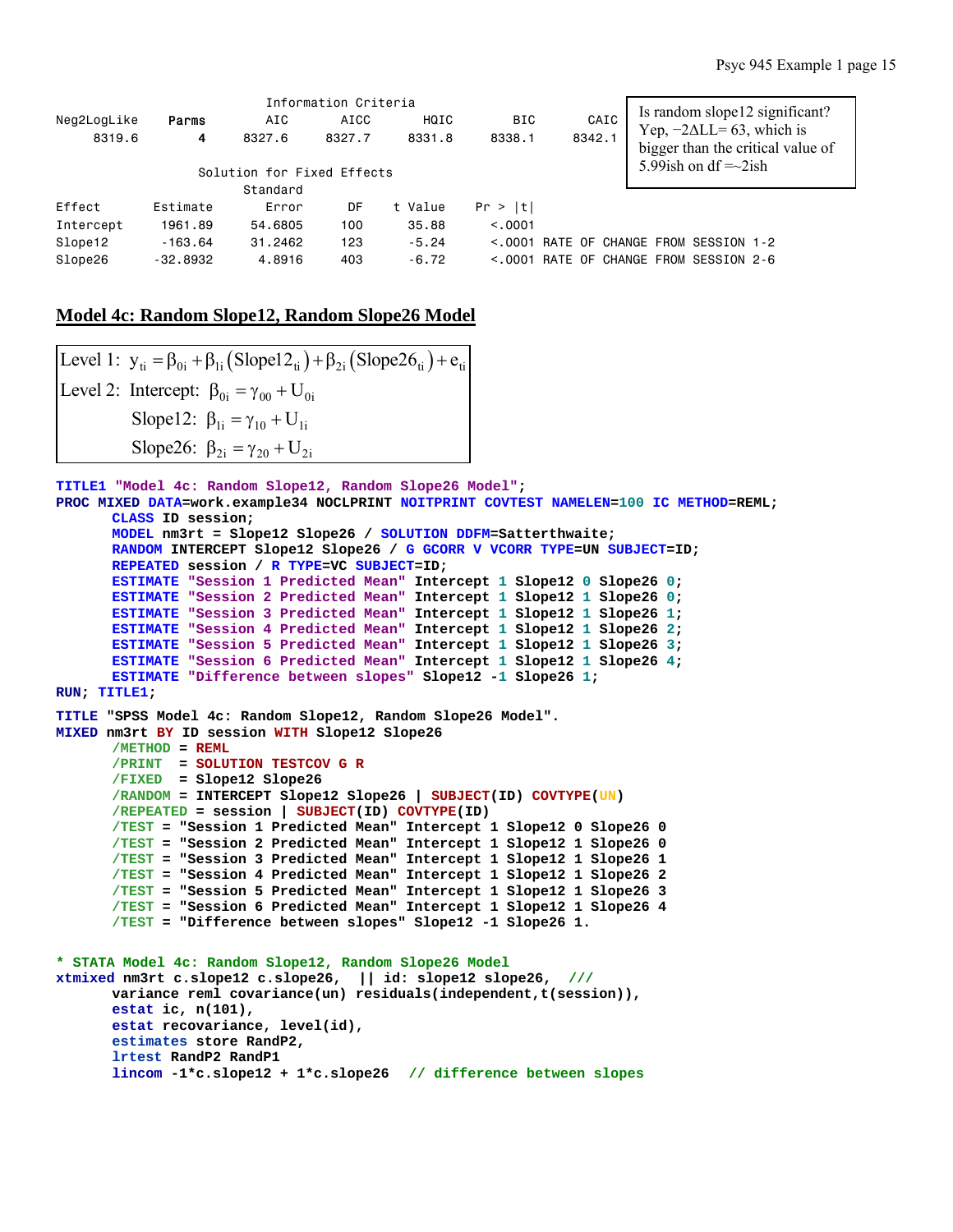|                         |             |                                           | Estimated R Matrix for ID 101 |            |            |        |                                                                       |
|-------------------------|-------------|-------------------------------------------|-------------------------------|------------|------------|--------|-----------------------------------------------------------------------|
| Row                     | Col1        | Co12                                      | Col3                          | Col4       | Co15       | Co16   |                                                                       |
| 1                       | 17673       |                                           |                               |            |            |        |                                                                       |
| $\overline{\mathbf{c}}$ |             | 17673                                     |                               |            |            |        |                                                                       |
| 3                       |             |                                           | 17673                         |            |            |        |                                                                       |
| 4                       |             |                                           |                               | 17673      |            |        |                                                                       |
| $\mathbf 5$             |             |                                           |                               |            | 17673      |        |                                                                       |
| 6                       |             |                                           |                               |            |            | 17673  |                                                                       |
|                         |             | Estimated G Matrix                        |                               |            |            |        |                                                                       |
| Row                     | Effect      | Person ID                                 | Col1                          | Col2       | Col3       |        |                                                                       |
| $\mathbf{1}$            | Intercept   | 101                                       | 284312                        | $-54270$   | $-10644$   |        |                                                                       |
| $\overline{c}$          | Slope12     | 101                                       | -54270                        | 63954      | $-1672.30$ |        |                                                                       |
| 3                       | Slope26     | 101                                       | -10644                        | $-1672.30$ | 2617.28    |        |                                                                       |
|                         |             |                                           |                               |            |            |        |                                                                       |
|                         |             | Estimated G Correlation Matrix            |                               |            |            |        |                                                                       |
| Row                     | Effect      | Person ID                                 | Col1                          | Col2       | Col3       |        |                                                                       |
| 1                       | Intercept   | 101                                       | 1.0000                        | $-0.4025$  | $-0.3902$  |        |                                                                       |
| 2                       | Slope12     | 101                                       | $-0.4025$                     | 1.0000     | $-0.1293$  |        |                                                                       |
| 3                       | Slope26     | 101                                       | $-0.3902$                     | $-0.1293$  | 1.0000     |        |                                                                       |
|                         |             |                                           |                               |            |            |        |                                                                       |
|                         |             |                                           | Estimated V Matrix for ID 101 |            |            |        |                                                                       |
| Row                     | Col1        | Co12                                      | Col3                          | Co14       | Co15       | Col6   |                                                                       |
| 1                       | 301985      | 230042                                    | 219399                        | 208755     | 198111     | 187467 |                                                                       |
| $\overline{\mathbf{c}}$ | 230042      | 257400                                    | 227410                        | 215094     | 202778     | 190462 |                                                                       |
| 3                       | 219399      | 227410                                    | 235385                        | 208013     | 198314     | 188615 |                                                                       |
| 4                       | 208755      | 215094                                    | 208013                        | 218604     | 193850     | 186768 |                                                                       |
| 5                       | 198111      | 202778                                    | 198314                        | 193850     | 207059     | 184921 |                                                                       |
| 6                       | 187467      | 190462                                    | 188615                        | 186768     | 184921     | 200747 |                                                                       |
|                         |             |                                           |                               |            |            |        |                                                                       |
|                         |             | Estimated V Correlation Matrix for ID 101 |                               |            |            |        |                                                                       |
| Row                     | Col1        | Co12                                      | Col3                          | Co14       | Col5       | Col6   |                                                                       |
| 1                       | 1.0000      | 0.8251                                    | 0.8229                        | 0.8125     | 0.7923     | 0.7614 |                                                                       |
| $\overline{c}$          | 0.8251      | 1.0000                                    | 0.9239                        | 0.9068     | 0.8784     | 0.8379 |                                                                       |
| 3                       | 0.8229      | 0.9239                                    | 1.0000                        | 0.9170     | 0.8983     | 0.8677 |                                                                       |
| 4                       | 0.8125      | 0.9068                                    | 0.9170                        | 1.0000     | 0.9111     | 0.8916 |                                                                       |
| 5                       | 0.7923      | 0.8784                                    | 0.8983                        | 0.9111     | 1.0000     | 0.9070 |                                                                       |
| 6                       | 0.7614      | 0.8379                                    | 0.8677                        | 0.8916     | 0.9070     | 1.0000 |                                                                       |
|                         |             |                                           |                               |            |            |        |                                                                       |
|                         |             | Covariance Parameter Estimates            |                               |            |            |        |                                                                       |
|                         |             |                                           | Standard                      | z          |            |        |                                                                       |
| Cov Parm                | Subject     | Estimate                                  | Error                         | Value      | Pr Z       |        |                                                                       |
| UN(1,1)                 | ΙD          | 284312                                    | 42731                         | 6.65       | < .0001    |        |                                                                       |
| UN(2,1)                 | ΙD          | $-54270$                                  | 18230                         | $-2.98$    | 0.0029     |        |                                                                       |
| UN(2, 2)                | ID          | 63954                                     | 13244                         | 4.83       | < 0001     |        |                                                                       |
| UN(3,1)                 | ID          | $-10644$                                  | 3791.26                       | $-2.81$    | 0.0050     |        |                                                                       |
| UN(3,2)                 | ID          | $-1672.30$                                | 2097.03                       | $-0.80$    | 0.4252     |        |                                                                       |
| UN(3,3)                 | ID          | 2617.28                                   | 636.48                        | 4.11       | < .0001    |        |                                                                       |
| Session                 | ID          | 17673                                     | 1435.84                       | 12.31      | < .0001    |        |                                                                       |
|                         |             |                                           | Information Criteria          |            |            |        | Is random slope26 significant?<br>Yep, $-2\Delta L L = 44$ , which is |
| Neg2LogLike             | Parms       | AIC                                       | <b>AICC</b>                   | HQIC       | BIC        | CAIC   | bigger than the critical value of                                     |
|                         | 8275.4<br>7 | 8289.4                                    | 8289.6                        | 8296.8     | 8307.7     | 8314.7 | 7.82ish on df $=\sim$ 3ish                                            |
|                         |             |                                           |                               |            |            |        |                                                                       |
|                         |             | Solution for Fixed Effects                |                               |            |            |        |                                                                       |
|                         |             | Standard                                  |                               |            |            |        |                                                                       |
| Effect                  | Estimate    | Error                                     | DF                            | t Value    | Pr >  t    |        |                                                                       |
| Intercept               | 1961.89     | 54.6805                                   | 100                           | 35.88      | < .0001    |        |                                                                       |
| Slope12                 | $-163.64$   | 30.2188                                   | 100                           | $-5.42$    |            |        | <. 0001 RATE OF CHANGE FROM SESSION 1-2                               |
| Slope26                 | $-32.8932$  | 6.5888                                    | 100                           | $-4.99$    |            |        | <. 0001 RATE OF CHANGE FROM SESSION 1-6                               |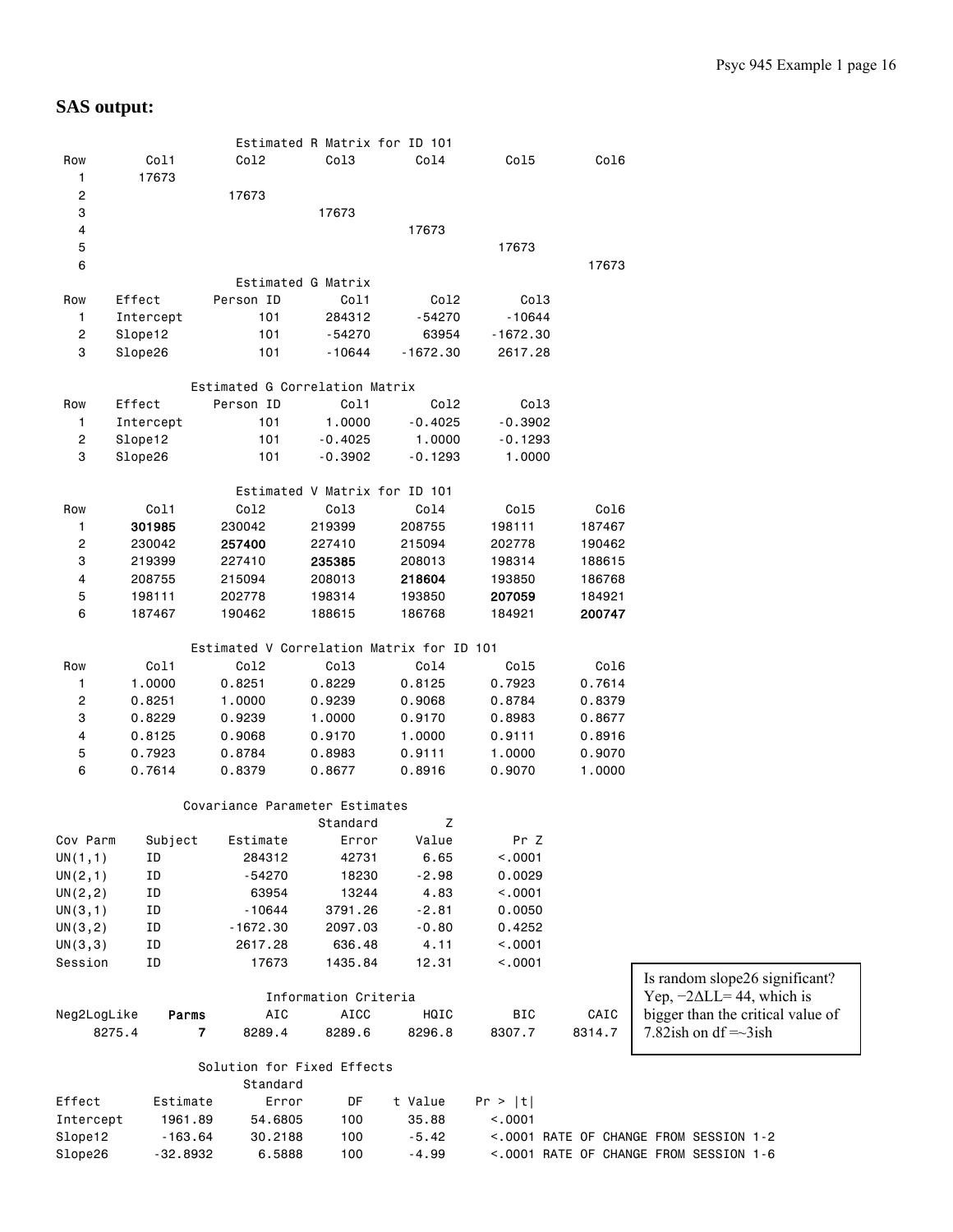|                           | Estimates |         |     |         |          |  |  |  |  |
|---------------------------|-----------|---------|-----|---------|----------|--|--|--|--|
|                           | Standard  |         |     |         |          |  |  |  |  |
| Label                     | Estimate  | Error   | DF  | t Value | Pr >  t  |  |  |  |  |
| Session 1 Predicted Mean  | 1961.89   | 54.6805 | 100 | 35.88   | < 0.0001 |  |  |  |  |
| Session 2 Predicted Mean  | 1798.25   | 49.7847 | 100 | 36.12   | < 0.001  |  |  |  |  |
| Session 3 Predicted Mean  | 1765.36   | 46.9899 | 100 | 37.57   | < 0.001  |  |  |  |  |
| Session 4 Predicted Mean  | 1732.46   | 44.9935 | 100 | 38.50   | < 0.001  |  |  |  |  |
| Session 5 Predicted Mean  | 1699.57   | 43.9044 | 100 | 38.71   | < 0.001  |  |  |  |  |
| Session 6 Predicted Mean  | 1666.68   | 43.7905 | 100 | 38.06   | < 0.0001 |  |  |  |  |
| Difference between slopes | 130.75    | 32,5530 | 100 | 4.02    | 0.0001   |  |  |  |  |

Random Effect 95% CI = fixed effect  $\pm$  (1.96\* $\sqrt{\text{Random Variance}}$ )

Intercept 95% CI = 
$$
\gamma_{00} \pm \left(1.96*\sqrt{\tau_{U_0}^2}\right) \rightarrow 1,961.9 \pm \left(1.96*\sqrt{284,312}\right) = 917
$$
 to 3,007  
\nSlope12 95% CI =  $\gamma_{10} \pm \left(1.96*\sqrt{\tau_{U_1}^2}\right) \rightarrow -163.6 \pm \left(1.96*\sqrt{63,954}\right) = -659$  to 322  
\nSlope26 95% CI =  $\gamma_{20} \pm \left(1.96*\sqrt{\tau_{U_2}^2}\right) \rightarrow -32.9 \pm \left(1.96*\sqrt{2,617}\right) = -133$  to 67

So far we've examined one way to fit piecewise slopes models—direct slopes that represent the change during each time period. Let's now examine an alternative specification: slope + deviation slope, which can be useful in examining individual differences in differential change between time periods.

### **Model 5c: Random Slope, Random Deviation Slope Model**

Level 1:  $y_{ti} = \beta_{0i} + \beta_{1i} (Slope16_{ti}) + \beta_{2i} (Slope26_{ti}) + e_{ti}$ Level 2: Intercept:  $\beta_{0i} = \gamma_{00} + U_{0i}$ Slope12:  $\beta_{1i} = \gamma_{10} + U_{1i}$ Slope26:  $\beta_{2i} = \gamma_{20} + U_{2i}$ 

```
TITLE1 "Model 5c: Random Slope16, Random Slope26 Model"; 
PROC MIXED DATA=work.example34 NOCLPRINT NOITPRINT COVTEST NAMELEN=100 IC METHOD=REML; 
      CLASS ID session; 
      MODEL nm3rt = c1sess Slope26 / SOLUTION DDFM=Satterthwaite; 
      RANDOM INTERCEPT c1sess Slope26 / G GCORR V VCORR TYPE=UN SUBJECT=ID; 
      REPEATED session / R TYPE=VC SUBJECT=ID; 
      ESTIMATE "Slope between sessions 2-6" c1sess 1 Slope26 1; 
RUN; TITLE1; 
TITLE "SPSS Model 5c: Random Slope16, Random Slope26 Model". 
MIXED nm3rt BY ID session WITH c1sess Slope26 
      /METHOD = REML
        /PRINT = SOLUTION TESTCOV G R
       /FIXED = c1sess Slope26 
       /RANDOM = INTERCEPT c1sess Slope26 | SUBJECT(ID) COVTYPE(UN) 
      /REPEATED = session | SUBJECT(ID) COVTYPE(ID) 
       /TEST = "Slope between sessions 2-6" c1sess 1 Slope26 1. 
* STATA Model 5c: Random Slope16, Random Slope26 Model 
xtmixed nm3rt c.c1sess c.slope26, || id: c1sess slope26, /// 
      variance reml covariance(un) residuals(independent,t(session)),
       estat ic, n(101) 
       estat recovariance, level(id) 
       lincom 1*c.c1sess + 1*c.slope26 // slope between sessions 2 to 6
```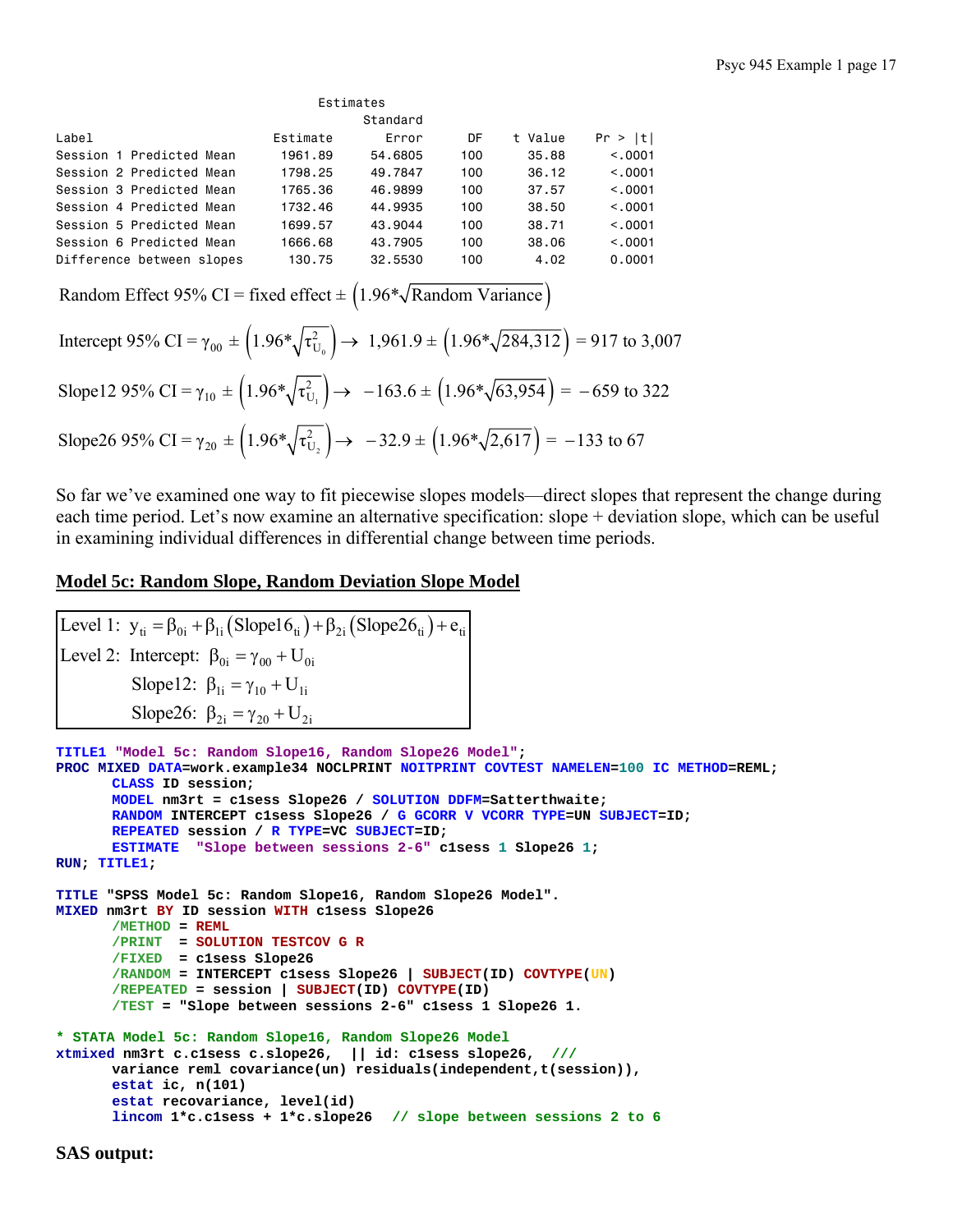|                    |                          |                                                     | Estimated R Matrix for ID 101 |           |                    |         |                                                      |
|--------------------|--------------------------|-----------------------------------------------------|-------------------------------|-----------|--------------------|---------|------------------------------------------------------|
| Row<br>1           | Col1<br>17673            | Co12                                                | Col3                          | Co14      | Co15               | Col6    |                                                      |
| $\overline{c}$     |                          | 17673                                               |                               |           |                    |         |                                                      |
| 3                  |                          |                                                     | 17673                         |           |                    |         |                                                      |
| 4                  |                          |                                                     |                               | 17673     |                    |         |                                                      |
| 5                  |                          |                                                     |                               |           | 17673              |         |                                                      |
| 6                  |                          |                                                     |                               |           |                    | 17673   |                                                      |
|                    |                          | Estimated G Matrix                                  |                               |           |                    |         |                                                      |
| Row                | Effect                   | Person ID                                           | Col1                          | Co12      | Col3               |         |                                                      |
| $\mathbf{1}$       | Intercept                | 101                                                 | 284312                        | $-54270$  | 43626              |         |                                                      |
| $\overline{c}$     | c1sess                   | 101                                                 | -54270                        | 63954     | $-65626$           |         |                                                      |
| 3                  | Slope26                  | 101                                                 | 43626                         | $-65626$  | 69916              |         |                                                      |
|                    | Effect                   | Estimated G Correlation Matrix<br>Person ID         | Col1                          | Co12      | Col3               |         |                                                      |
| Row<br>1           | Intercept                | 101                                                 | 1.0000                        | $-0.4025$ | 0.3094             |         |                                                      |
| $\overline{c}$     | c1sess                   | 101                                                 | $-0.4025$                     | 1.0000    | $-0.9814$          |         |                                                      |
| 3                  | Slope26                  | 101                                                 | 0.3094                        | $-0.9814$ | 1.0000             |         |                                                      |
|                    |                          |                                                     |                               |           |                    |         |                                                      |
|                    |                          |                                                     | Estimated V Matrix for ID 101 |           |                    |         |                                                      |
| Row                | Col1                     | Co12                                                | Col3                          | Co14      | Col5               | Co16    |                                                      |
| 1                  | 301985                   | 230042                                              | 219399                        | 208755    | 198111             | 187467  |                                                      |
| 2                  | 230042                   | 257400                                              | 227410                        | 215094    | 202778             | 190462  |                                                      |
| 3                  | 219399                   | 227410                                              | 235385                        | 208013    | 198314             | 188615  |                                                      |
| 4                  | 208755                   | 215094                                              | 208013                        | 218604    | 193850             | 186768  |                                                      |
| 5                  | 198111                   | 202778                                              | 198314                        | 193850    | 207059             | 184921  |                                                      |
| 6                  | 187467                   | 190462<br>Estimated V Correlation Matrix for ID 101 | 188615                        | 186768    | 184921             | 200747  |                                                      |
| Row                | Col1                     | Co12                                                | Col3                          | Col4      | Col5               | Co16    |                                                      |
| 1                  | 1.0000                   | 0.8251                                              | 0.8229                        | 0.8125    | 0.7923             | 0.7614  |                                                      |
| 2                  | 0.8251                   | 1.0000                                              | 0.9239                        | 0.9068    | 0.8784             | 0.8379  |                                                      |
| 3                  | 0.8229                   | 0.9239                                              | 1.0000                        | 0.9170    | 0.8983             | 0.8677  |                                                      |
| 4                  | 0.8125                   | 0.9068                                              | 0.9170                        | 1.0000    | 0.9111             | 0.8916  |                                                      |
| 5                  | 0.7923                   | 0.8784                                              | 0.8983                        | 0.9111    | 1.0000             | 0.9070  |                                                      |
| 6                  | 0.7614                   | 0.8379                                              | 0.8677                        | 0.8916    | 0.9070             | 1.0000  |                                                      |
|                    |                          |                                                     |                               |           |                    |         |                                                      |
|                    |                          | Covariance Parameter Estimates                      |                               |           |                    |         |                                                      |
|                    |                          |                                                     | Standard                      | z         |                    |         |                                                      |
| Cov Parm           | Subject                  | Estimate                                            | Error                         | Value     | Pr Z               |         |                                                      |
| UN(1,1)            | ΙD                       | 284312                                              | 42731                         | 6.65      | < 0001             |         |                                                      |
| UN $(2,1)$         | ID                       | $-54270$                                            | 18230                         | $-2.98$   | 0.0029             |         |                                                      |
| UN(2, 2)           | ΙD                       | 63954                                               | 13244                         | 4.83      | < .0001            |         |                                                      |
| UN(3,1)            | ID                       | 43626                                               | 19049                         | 2.29      | 0.0220             |         |                                                      |
| UN(3, 2)           | ΙD                       | -65626                                              | 14154<br>15434                | $-4.64$   | < .0001            |         |                                                      |
| UN(3,3)<br>Session | ID                       | 69916                                               |                               | 4.53      | < .0001<br>< .0001 |         |                                                      |
|                    | ΙD                       | 17673                                               | 1435.84                       | 12.31     |                    |         |                                                      |
|                    |                          |                                                     | Information Criteria          |           |                    |         |                                                      |
| Neg2LogLike        | Parms                    | AIC                                                 | AICC                          | HQIC      | BIC                | CAIC    |                                                      |
|                    | 8275.4<br>$\overline{7}$ | 8289.4                                              | 8289.6                        | 8296.8    | 8307.7             | 8314.7  |                                                      |
|                    |                          | Solution for Fixed Effects                          |                               |           |                    |         |                                                      |
|                    |                          | Standard                                            |                               |           |                    |         |                                                      |
| Effect             | Estimate                 | Error                                               | DF                            | t Value   | Pr >  t            |         |                                                      |
| Intercept          | 1961.89                  | 54.6805                                             | 100                           | 35.88     | < .0001            |         |                                                      |
| c1sess             | $-163.64$                | 30.2188                                             | 100                           | $-5.42$   |                    |         | <.0001 RATE OF CHANGE FROM SESSION 1-2               |
| Slope26            | 130.75                   | 32.5530                                             | 100                           | 4.02      |                    |         | 0.0001 DIFFERENCE IN RATE OF CHANGE FROM SESSION 2-6 |
|                    |                          |                                                     | Estimates                     |           |                    |         |                                                      |
|                    |                          |                                                     | Standard                      |           |                    |         |                                                      |
| Label              |                          | Estimate                                            | Error                         | DF        | t Value            | Pr >  t |                                                      |
|                    | Slope from session 2-6   | $-32.8932$                                          | 6.5888                        | 100       | $-4.99$            | < .0001 |                                                      |